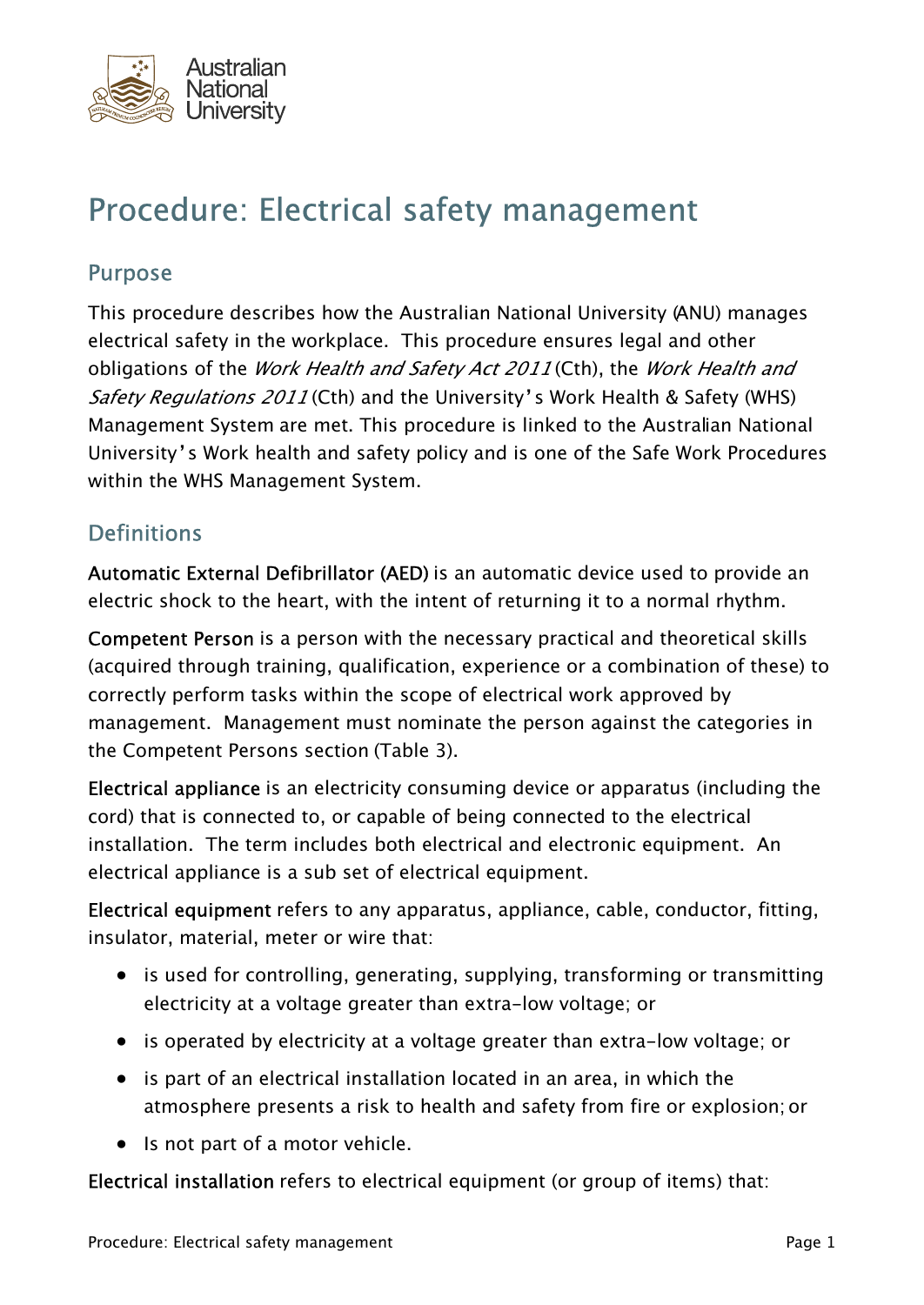- are permanently electrically connected together; and
- can be supplied with electricity from an electricity supply authority or from a generating source.

The electrical installation is the electricity supply to a building, and includes the main switchboard; distribution switchboards, sub-switchboards and all associated fixed wiring including final sub-circuits, such as socket-outlets, isolation switches, lights, etc.

Electrical wiring work is the actual physical work of installing, altering, repairing, replacing or adding to the electrical installation, including the supervision of such work.

### Electrical work refers to:

- connecting electricity supply wiring to electrical equipment or disconnecting electricity supply wiring from electrical equipment; or
- installing, removing, adding, testing, replacing, repairing, altering or maintaining electrical equipment or an electrical installation.

Emergency procedures are procedures established prior to an incident, containing actions to be taken in the event of an emergency. They are utilised in order to minimise the effects of an incident causing damage to people, property or the environment.

Extra-low voltage refers to extra low voltage (not exceeding 50 Volts Alternating Current (VAC) or 120Volt ripple free Direct Current (DC)), as defined in AS/NZS 3000: Australian/New Zealand Wiring Rules.

Hostile operating environments refers to environments where:

- the normal use of electrical equipment exposes the equipment to operating conditions that are likely to result in damage to the equipment or a reduction in its expected life span, including conditions that involve exposure to moisture, heat, vibration, mechanical damage, corrosive chemicals or dust; or
- electrical equipment is moved between different locations in circumstances where damage to the equipment or to a flexible electricity supply cord is reasonably likely

Live part refers to a conductor or conductive part intended to be energised in normal use. Live parts include a neutral conductor and conductive parts connected to a neutral conductor. See AS/NZS 3000: Australian/New Zealand Wiring Rules for items not considered live parts under the multiple earthed neutral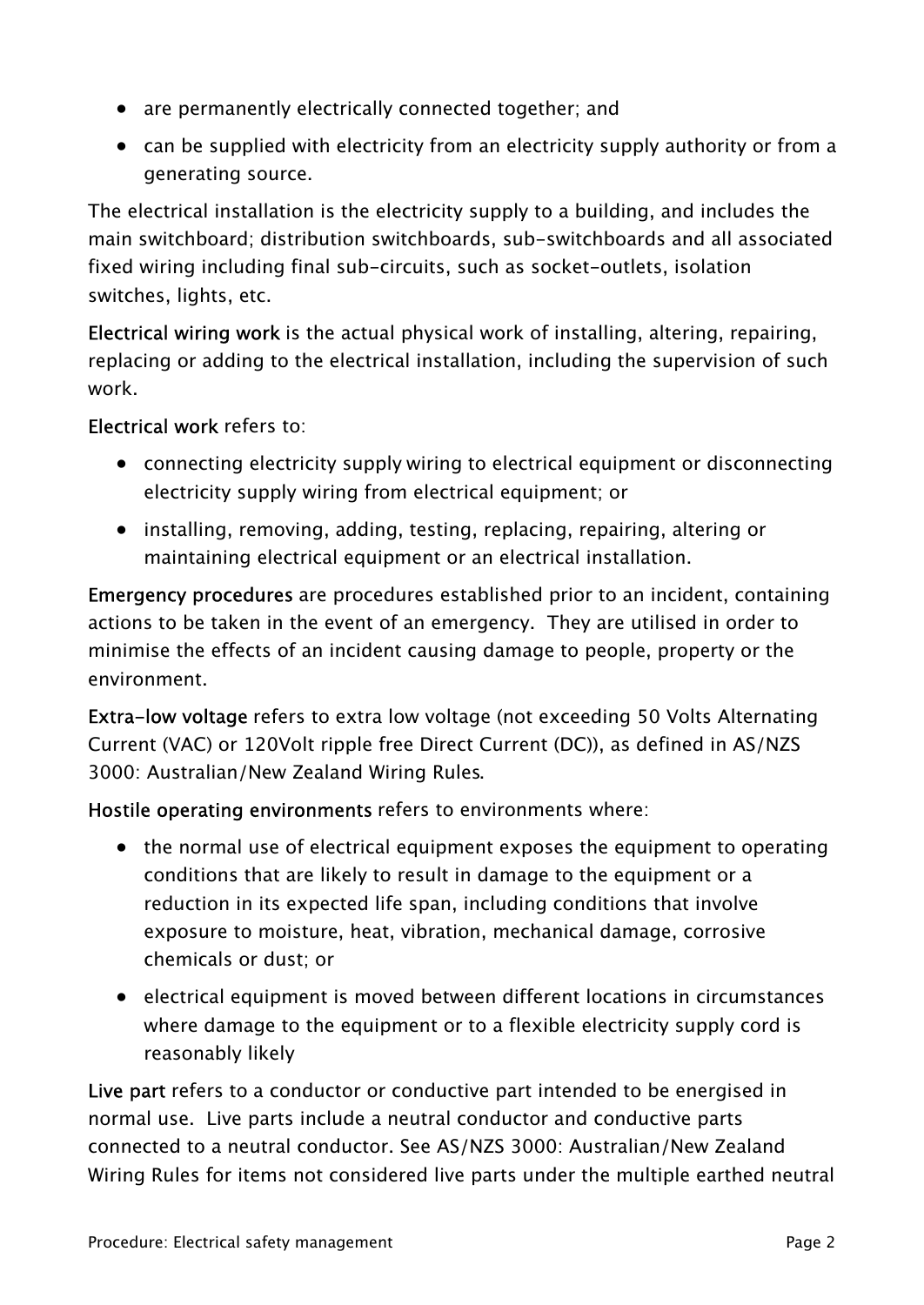(MEN) earthing system.

Local Area - refers to a College, Research School or Service Division of the University.

Low voltage refers to an operating voltage that exceeds extra-low voltage (ELV), but not exceeding 1000V AC or 1500V DC as defined in AS/NZS 3000 Australian/New Zealand Wiring Rules.

Residual Current Device (RCD) is a safety switch that reduces the risk of electrocution. An RCD must have a tripping current that does not exceed 30 milliamps if electricity is supplied to the equipment through a socket outlet not exceeding 20 amps.

Safety Observer is a Category 1 or 2 Competent Person assigned and specifically trained on responsibilities to observe and provide warning against the unsafe approach to exposed electrical equipment, including energised (live) conductors and other potential risks.

Safe Work Method Statement (SWMS) refers to a hazard assessment conducted by a workgroup to:

- identify the electrical work; and
- specify hazards associated with that electrical work and risks associated with those hazards; and
- describe the measures to be implemented to control the risks; and
- describe how the risk control measures are to be implemented, monitored and reviewed.

Worker is defined as anyone who carries out work for the University. A worker includes staff, volunteers, contractor, students and visitors at the University.

Workplace is a place where work is carried out for a business or undertaking and includes any place a worker goes, or is likely to be, while at work.

# Procedure

#### Scope

1. This procedure applies to the following electrical safety management requirements:

• All electrical work on the University's electrical installations. This work should also meet requirements within the [Campus Buildings Requirements](https://services.anu.edu.au/campus-environment/building-management/contractors-consultants)  [Manual](https://services.anu.edu.au/campus-environment/building-management/contractors-consultants); and shall only be undertaken by a competent person assigned the appropriate category (refer Table 2).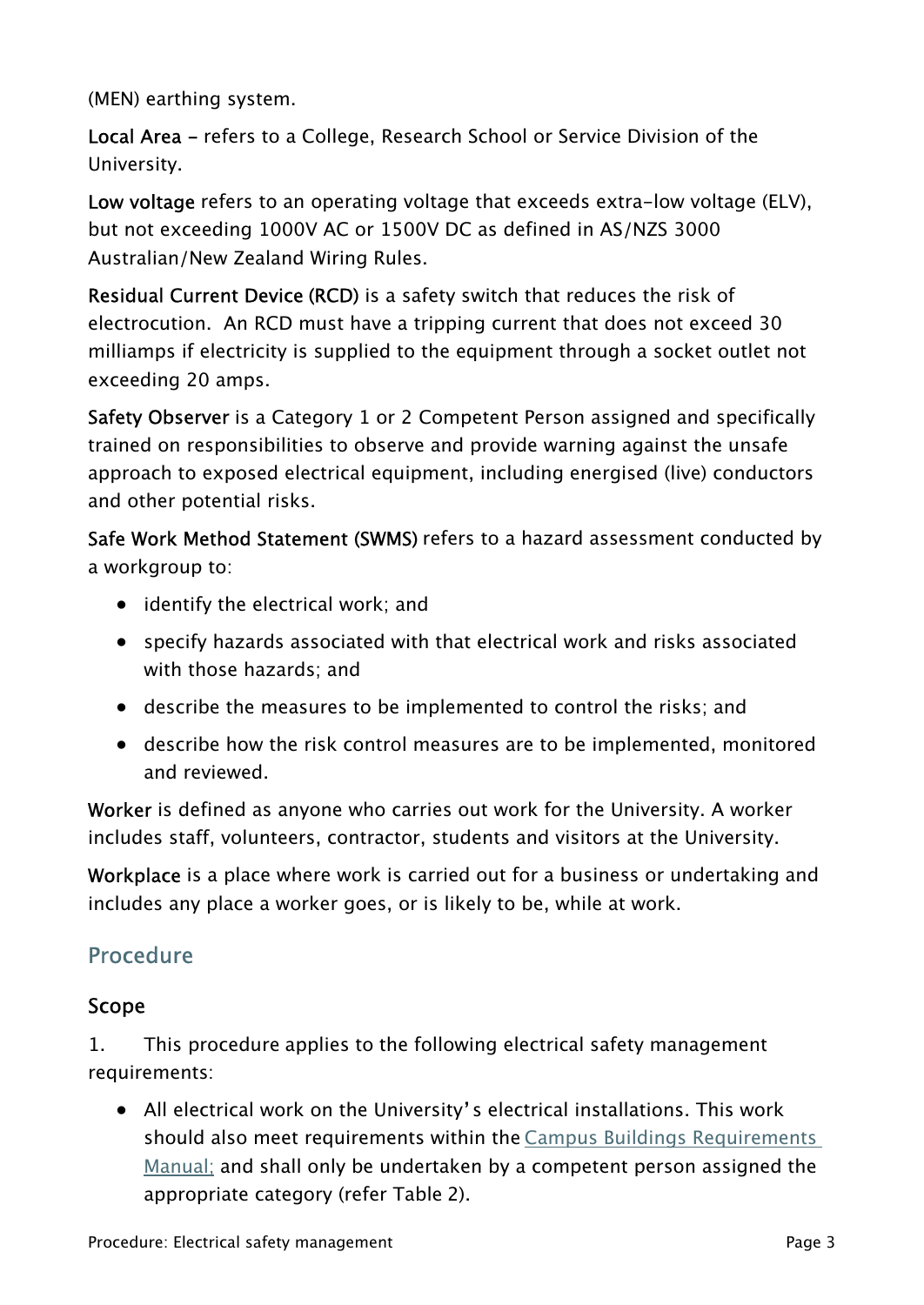- Electrical work undertaken at all University campuses shall comply with all relevant Commonwealth, State and Territory legislation, Codes of Practice, Australian Standards, guidance material and best practices.
- Inspection, testing and tagging of equipment.
- Work on 'live' electrical installations, equipment and appliances is to be avoided whenever practical;

2. General safety information is provided in the  $\triangle$ NU Brochure 'Electrical Safety – [Be Safe with Electricity](https://policies.anu.edu.au/ppl/document/ANUP_001076).

# **Exclusions**

3. Within the University site boundaries there are commercially leased areas where private entities own and/or maintain their own electrical appliances. These entities are exempt from this procedure, however compliance with the WHS Act and Regulations 2011 (Cth) is required.

4. The following are excluded from the University's requirements under this procedure:

- all privately owned electrical appliances in short-term serviced accommodation facilities such as Judith Wright Court or University House;
- all privately owned electrical appliances in long-term accommodation, and self-contained and domestic houses or units. However, all University supplied electrical appliances in University owned residential facilities are to be inspected, tested and tagged. It is a requirement that all electrical appliances in long-term accommodation be visually inspected. It is strongly recommended that high-risk appliances (for example, heaters and cooking appliances) be tested and tagged;
- concessional areas of the University such as banks, restaurants etc., and
- electrical appliances of a temporary nature electrically assessed as part of a hire agreement.

# Responsibilities

#### Dean, Director or nominated representative

5. The College Dean, Research School or Service Division Director (or nominated representative) is responsible for:

• all non-installation electrical equipment (such as appliances, cord sets, power boards, etc.) in their building space or issued to their workers;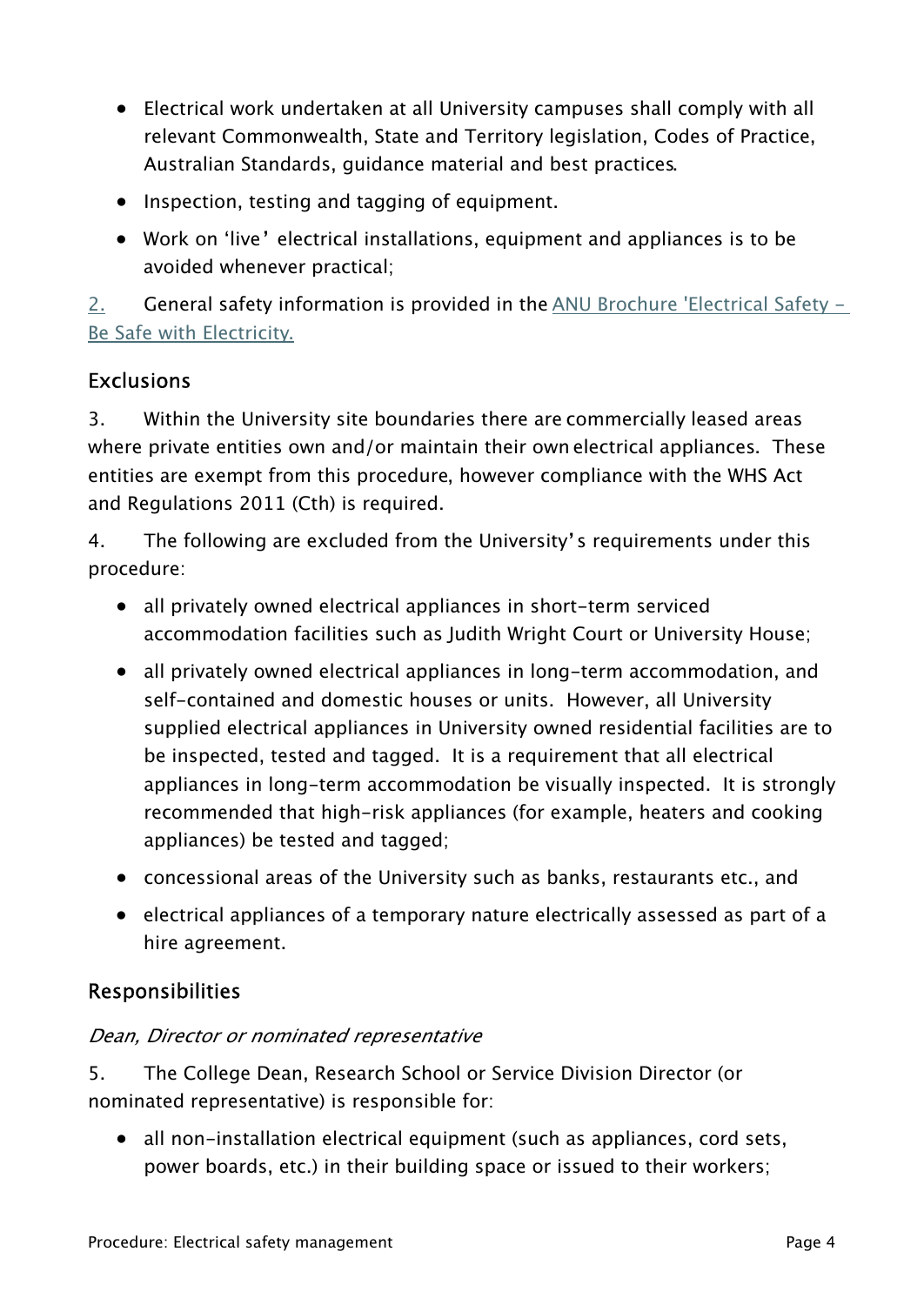- ensuring a hazard management approach towards electrical safety;
- providing supervisors and management resources to manage electrical safety within their areas; and
- participating in workplace inspections.

#### Local area responsible person

- 6. The local area responsible person is responsible for:
	- appointing a competent electrical contract supervisor and/or project officer to supervise and manage electrical contractors;
	- nominating and authorising competent people under the categories in this procedure;
	- requesting ongoing access to a sub-main board only after consultation with relevant parties (Facilities and Services (F&S), other Category competent person), conducting a hazard assessment and documenting the access protocol. The access protocol must be included inside the unlocked submain board;
	- ensuring compliance with the University's Campus Buildings Requirements [Manual](https://services.anu.edu.au/campus-environment/building-management/contractors-consultants);
	- ensuring that electrical safe work procedures are developed in consultation with workers and implemented;
	- ensuring documented hazard assessments of equipment, operations, activities and locations are undertaken and that identified risks are controlled;
	- managing the issue, maintenance, repairs and modifications, testing, tagging and registering of electrical appliances;
	- ensuring records of electrical appliances (an electrical appliance register with test results) are maintained and accessible to workers. A register of locally designed, manufactured and certified electrical equipment must also be kept;
	- ensuring clear access to and around local electrical distribution boards;
	- maintaining knowledge of the location for access to an Automatic External Defibrillator (AED) when energised work is conducted;
	- participating in workplace inspections, and
	- immediately report all injuries, exposures, hazards or dangerous occurrences to their supervisor in accordance with the [WHS Incident](https://policies.anu.edu.au/ppl/document/ANUP_015813)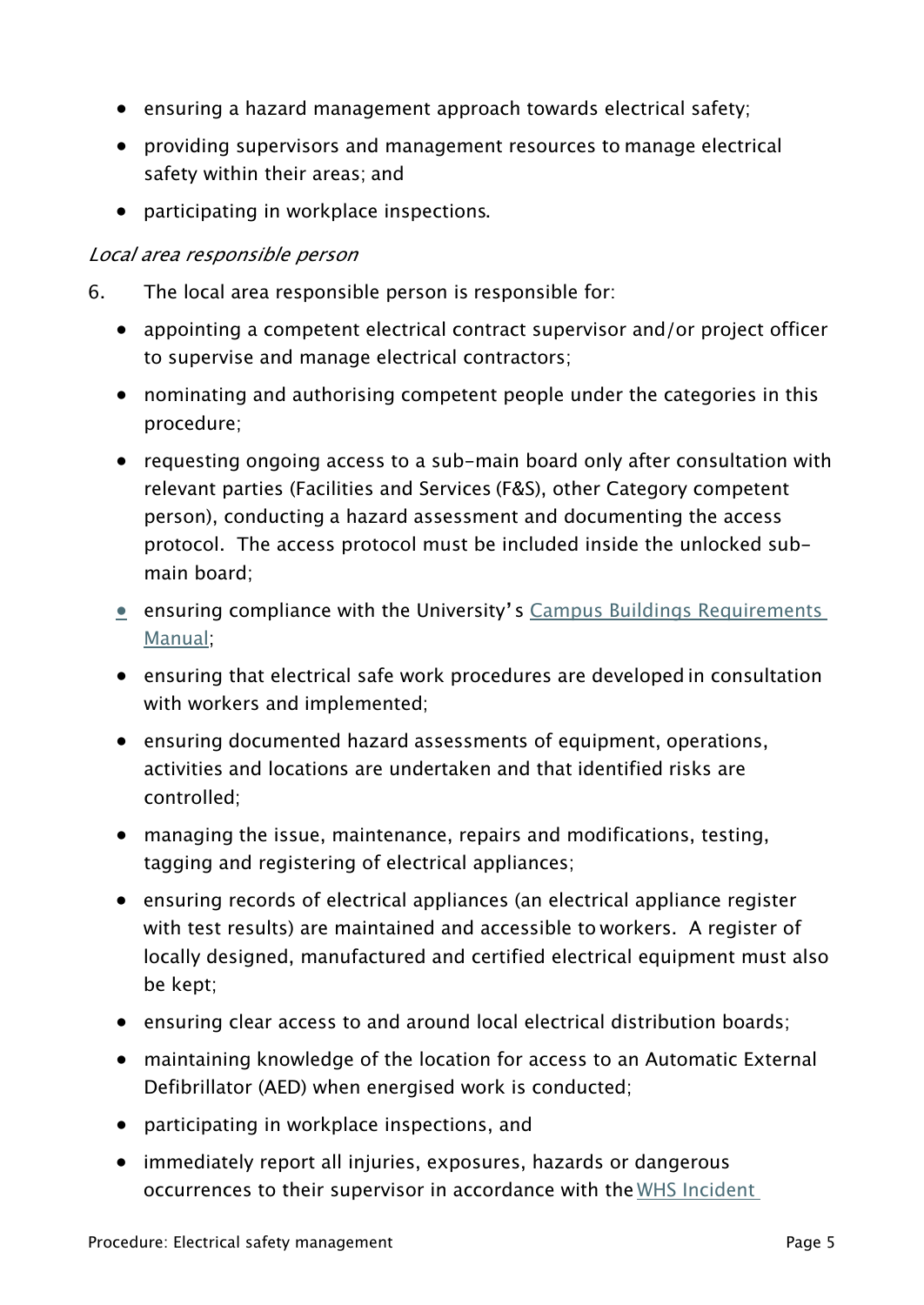#### [management procedure](https://policies.anu.edu.au/ppl/document/ANUP_015813).

#### Staff who engage or manage electrical contractors

- 7. The Contractor liaison officer shall:
	- use F&S accredited electrical contractors to work on the building's electrical installation. Where this is not possible, they shall ensure the proper induction is completed and documented;
	- ensure that prior to contractors commencing work, an induction process is completed formalising the University's expectations, standards, site rules and service agreements. The F&S division contractor Induction is mandatory;
	- ensure that hazard management processes are followed and documented;
	- record the electrical contractor(s) qualifications, licence details, training (if relevant), and/or certificate(s) of competence required for the service;
	- monitor electrical contractors and services provided according to the contractual agreement;
	- ensure completion of prescribed statutory and organisational documentation associated with the electrical service(s) provided. E.g. where applicable a Certificate of Electrical Safety is provided/receipted;
	- ensure any sub-contracting of electrical work is documented and authorised;
	- allow access to an Automatic External Defibrillator (AED) when energised work is conducted; and
	- immediately report all injuries, exposures, hazards or dangerous occurrences to their supervisor in accordance with the WHS Incident [management procedure](https://policies.anu.edu.au/ppl/document/ANUP_015813).

#### Research group leaders and supervisors

- 8. Research group leaders and supervisors are responsible for:
	- ensuring workers undertake any compulsory and recommended electrical safety training;
	- ensuring documented hazard assessments of equipment, operations ,activities and locations are undertaken and that identified and residual risks are controlled;
	- ensuring that electrical safe work procedures are developed in consultation with workers and implemented; participating in workplace inspections; and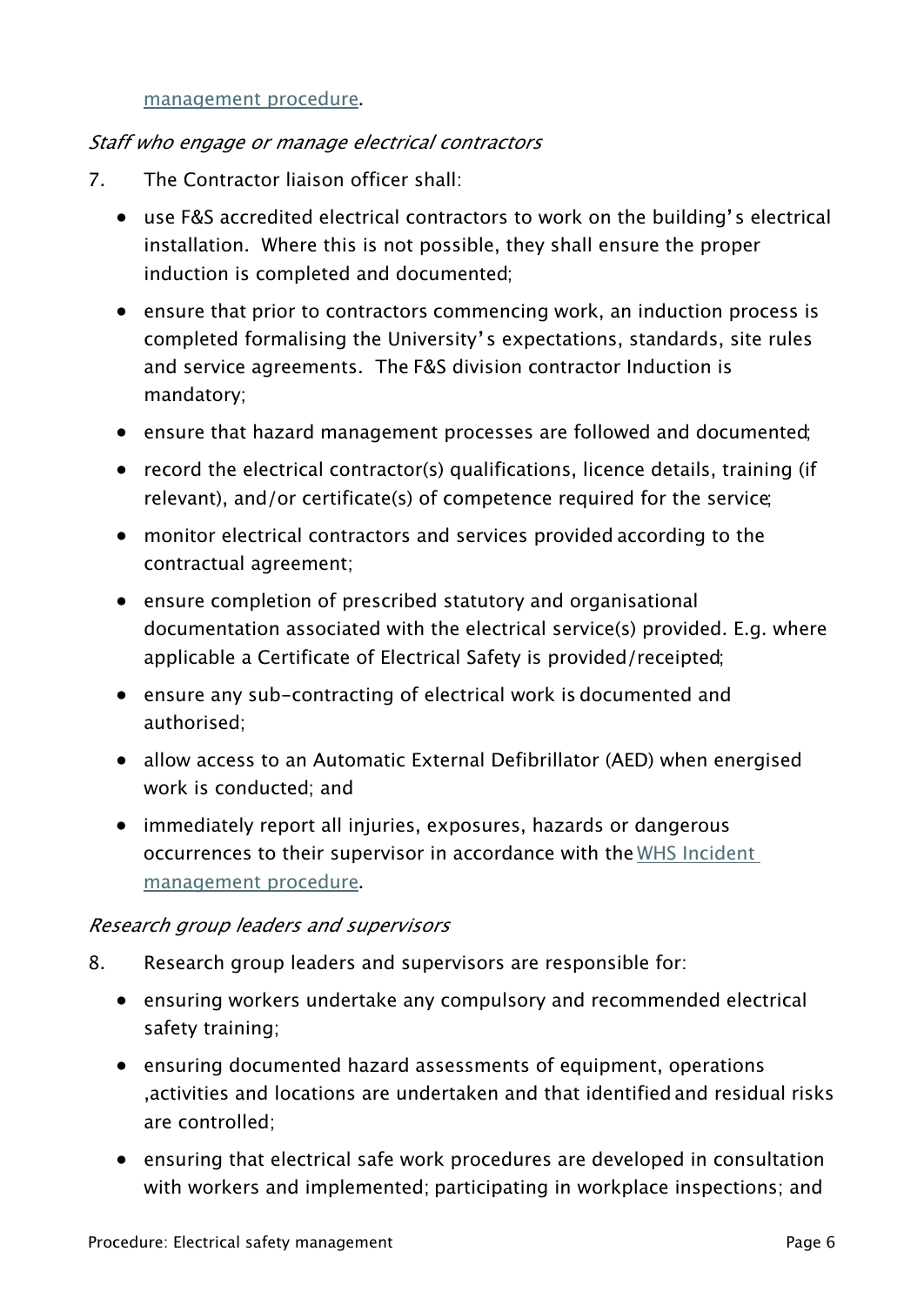• immediately report all injuries, exposures, hazards or dangerous occurrences in accordance with the [WHS Incident management procedure](https://policies.anu.edu.au/ppl/document/ANUP_015813).

#### **Workers**

- 9. Workers must:
	- read and comply with electrical safety information and any instructions provided;
	- complete all required electrical safety training;
	- only use electrical appliances that have passed a visual inspection. Those items with an 'out of date or failed' test tag, danger tag or similar must not be used;
	- check that electrical appliances have a current test tag attached before use;
	- upon identification of equipment that is overdue for inspection, testing and tagging they must conduct a visual inspection, verify whether the appliance requires testing and report the piece of equipment to their supervisor, competent persons or management;
	- ensure the equipment is set up correctly and used according to safe operating instructions or recommended practices;
	- never repair, modify, or interfere with electrical equipment unless qualified to do so;
	- never interfere with by-pass isolation devices, marker tags or labels on electrical equipment;
	- be aware of the basic electrical safety features of their equipment;
	- correctly use safety devices and maintain personal protective equipment;
	- only use appropriate Electrical Portable Outlet Device (EPOD, i.e. power boards). EPODs must have overload protection and an Australian approval marking. "Low-cost" and, by implication, low quality EPODs should be avoided especially for high usage items;
	- not use double adaptors and 'Piggy back' plugs;
	- ensure that where travel adaptors are used they contain an Australian approval marking and have been tested and tagged; and
	- immediately report all injuries, exposures, hazards or dangerous occurrences to their supervisor in accordance with the [WHS Incident](https://policies.anu.edu.au/ppl/document/ANUP_015813)  [management procedure](https://policies.anu.edu.au/ppl/document/ANUP_015813).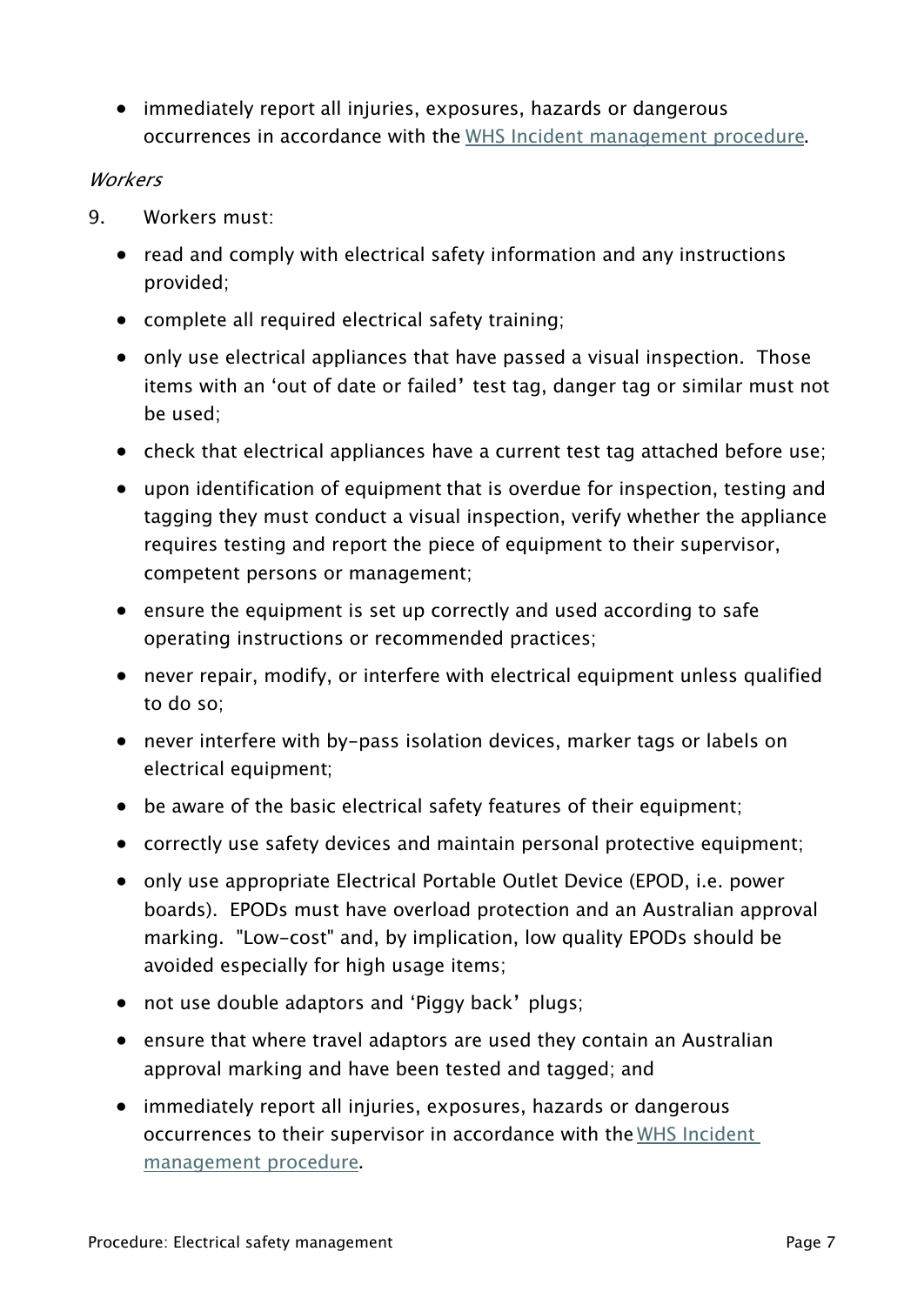#### Electrically competent persons

- 10. An electrically competent person is required to:
	- only undertake electrical work within the scope defined by their competent person category and approved by management;
	- not undertake electrical work outside their area of expertise without guidance from a suitably competent person;
	- maintain their professional qualifications and competency, including undertaking relevant University WHS courses;
	- maintain knowledge of current safe working procedures in relevant Australian Standards such as AS/NZS 4836 Safe working on low voltage electrical installations and AS/NZS 3760 In-service inspection and testing of electrical equipment. Category 1 competent people shall be familiar with AS/NZS 4836 Safe working on low voltage electrical installations;
	- address issues under this procedure for electrical appliances, including the issue, maintenance, repairs and modifications, testing, tagging and registering of such appliance, the safety of such appliance, and its compliance with the rules and codes of relevant regulatory bodies and Australian Standards;
	- observe safe electrical work procedures;
	- eliminate or minimise risks when working with or on electrical equipment or the electrical installation;
	- be familiar with the location of available Automatic External Defibrillators (AED);

#### Safety observers

- 11. A safety observer must:
	- have knowledge of the task being undertaken;
	- be competent in isolation techniques;
	- continuously observe the task (and not be distracted by other duties);
	- provide emergency assistance and perform a rescue, if needed;
	- be current and competent in rescue and Cardio Pulmonary Resuscitation (CPR) through nationally recognised training; and
	- be familiar with the location nearest Automatic External Defibrillator (AED) and its operation.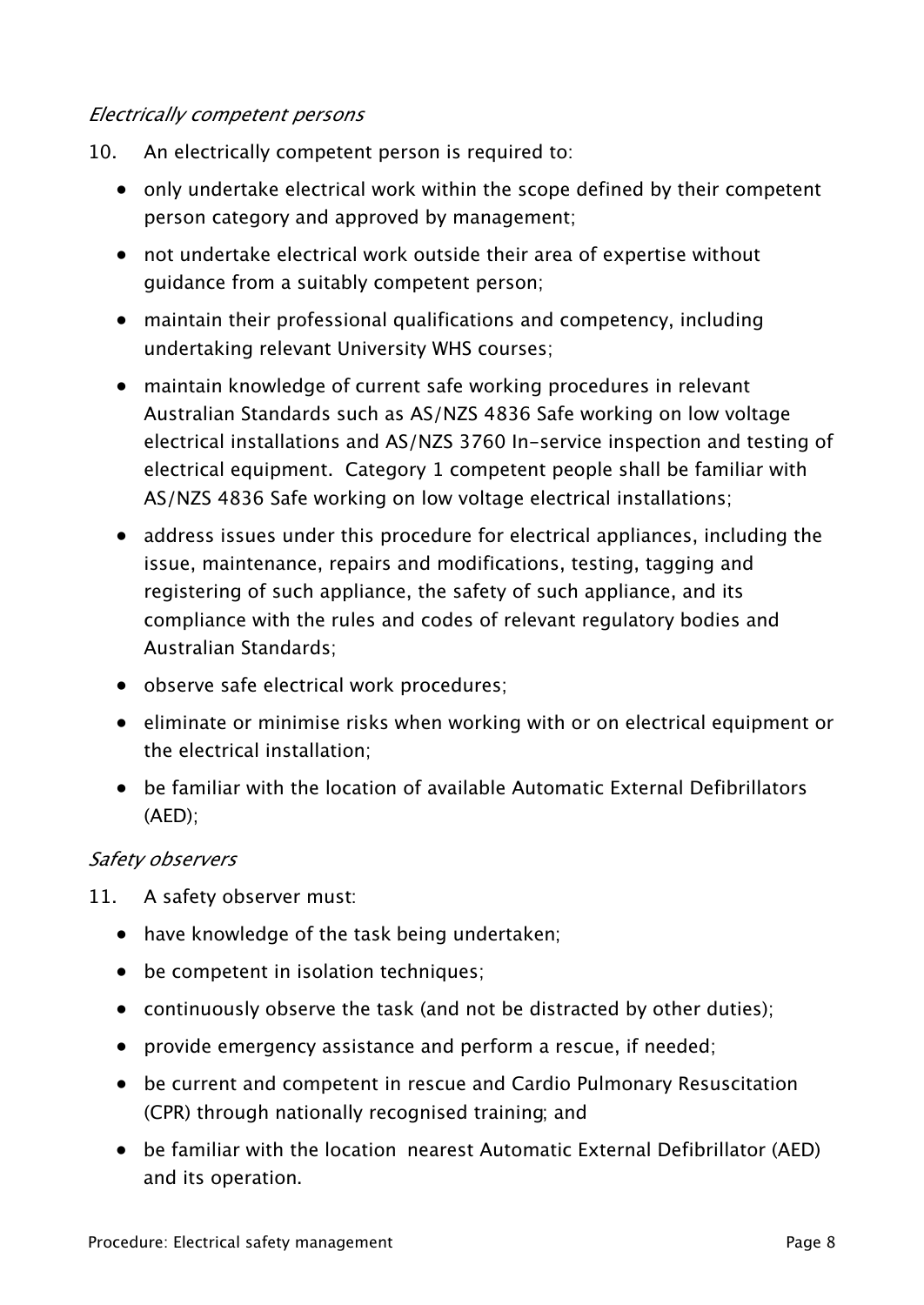#### Contractors and sub contractors

- 12. A contractor shall:
	- participate in relevant university induction or training;
	- be aware of the University's and local requirements, including the University's Campus Buildings Requirements Manual (when relevant);
	- communicate (in the agreed manner) any WHS issues that may arise;
	- immediately report to supervision every injury, exposure, hazard or dangerous incident that occurs while undertaking an activity at the University; and
	- take note of WHS updates from their trade association.

#### Facilities and services

13. The Director Facilities and Services, or their nominee, is responsible for the electrical installation in all buildings, including the provision, maintenance, repair, alterations and additions to the electrical installation, the safety of such installation, and its compliance with the rules and codes of the relevant Electrical Regulating Authority and relevant Australian Standards and codes of practice.

14. The Director, F&S or nominee shall:

- nominate competent people in accordance with the competent person categories, ensuring that their competencies meet the requirements of the task undertaken;
- monitor electrical contractors and services provided;
- ensure electrical service tasks are supervised, inspected and monitored in accordance with contractual agreements;
- ensure compliance with the University's Campus Buildings Requirements Manual;
- ensure completion of prescribed statutory and organisational documentation associated with the electrical service(s) provided, e.g. where applicable, provide a Certificate of Electrical Safety;
- ensure any sub contracting of electrical work is documented and authorised;
- ensure all Facilities and Services competent people are registered on the HRMS database;
- ensure that competent people they authorise are appropriately inducted, have the necessary competencies and experience for the nominated tasks,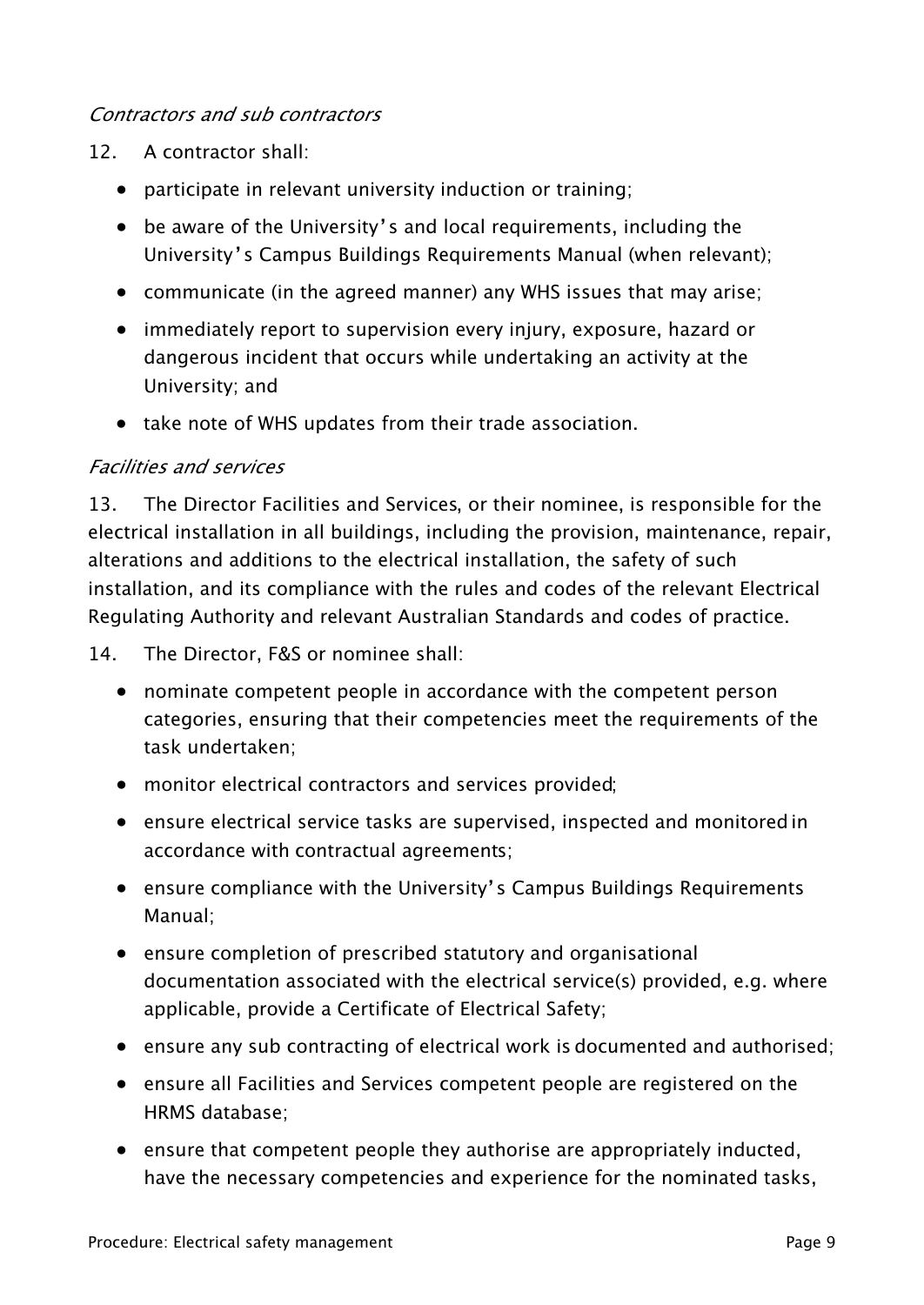have appropriate safe systems of work; and

• take note of WHS updates provided by trade associations.

### Unsafe electrical equipment

15. Unsafe electrical equipment in the workplace must not be used. An unsafe appliance must be isolated from the electricity supply and not reconnected until it is repaired or tested and found to be safe, otherwise it should be permanently removed from use.

### Electrical installation and infrastructure

16. Only electricians with an unrestricted licence (Category 1) shall undertake work on electrical installations.

17. Main switchboards shall be locked, and access restricted to Category  $1A\setminus1B$ persons and unrestricted licensed electricians authorised by F&S.

18. Sub-mains boards shall be locked with similar restricted access to main boards. However, a Facilities/Operations manager may request (and be granted) ongoing access to a sub-main board only after consultation with relevant parties (Facilities and Services, other Category competent person), conducting a hazard assessment and documenting the access protocol. The access protocol must be included inside the unlocked sub-main board.

19. Any significant work on the electrical installation requires the completion of a Certificate of Electrical Safety. A Certificate of Electrical Safety (CES) is:

- required under Section 6(b) of the Australian Capital Territory Electrical Safety Act 1971, and other State regulations;
- to be completed by the electrician (Category 1A or 1B);
- to be completed when the electrical installation has been added to or modified, and within 14 days of the work being completed;
- available from the local Electrical Regulating Authority or the Asset Manager, Engineering Services, Facilities and Services, ext. 55943. Note. Completed forms are to be forwarded to the Electrical Regulating Authority, with a copy to the Asset Manager, Engineering Services, Facilities and Services; and
- not required where an electrical installation is repaired with no additions or increase in load. However evidence that the installation has been tested as per the requirements of AS/NZS 3017:2007 Electrical Installations – Verification guidelines shall be recorded and provided to the facility manager or contractor liaison officer.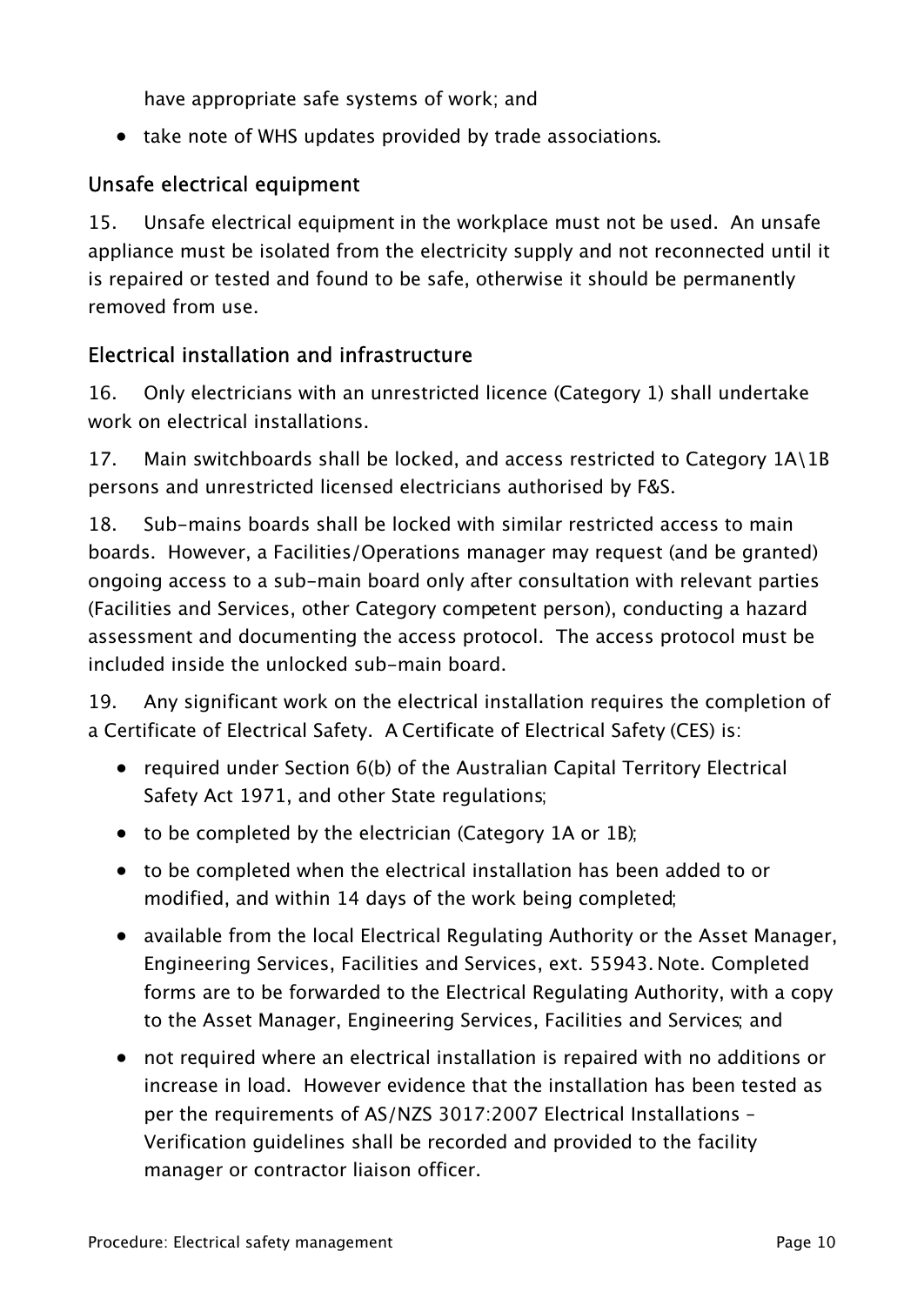20. A safe distance must be maintained from overhead and underground electrical lines. When access close to these services is required a hazard assessment must be conducted and suitable control measures put in place to protect people and minimise the risk of electrocution. Refer F&S form: [Application](https://services.anu.edu.au/files/guidance/Permission_to_dig_form.pdf)  [for clearance to excavate on property of the ANU.](https://services.anu.edu.au/files/guidance/Permission_to_dig_form.pdf)

## Residual current devices (RCD)

21. Residual Current Devices (RCD) are required to protect socket outlets in hostile operating environments. This includes university laboratories and workshops. An RCD is not required if:

- the supply of electricity to the electrical equipment does not exceed 50 volts alternating current (ac);
- is direct current (dc):
- is provided through an isolating transformer that provides at least an equivalent level of protection or; and
- is provided from a non-earthed socket outlet supplied by an isolated winding portable generator that provides at least an equivalent level of protection.

22. RCDs must be tested by a competent person in accordance with AS/NZS 3760 to ensure that the devices are operating effectively. A record of all testing of an RCD (other than any daily testing e.g. on a cord set) must be kept until the device is next tested or the device is permanently removed from use.

23. Laboratories with a specific requirement for non-RCD protected socket outlets should discuss their requirement with F&S, who will provide appropriate "Non RCD Protected" labels at each socket outlet. In general, all socket outlets in laboratories shall be RCD protected.

24. An RCD trip indicates a fault. The relevant Local Area must contact F&S to provide an electrician to investigate the reason for the fault.

### Emergency stop switches

25. Emergency stop switches that isolate the electrical supply should be installed in laboratories and workshops where practical. The emergency switches must be easily accessible and clearly labelled. Emergency stop switches shall be tested on commission and thereafter at intervals determined by Area management in consultation with F&S.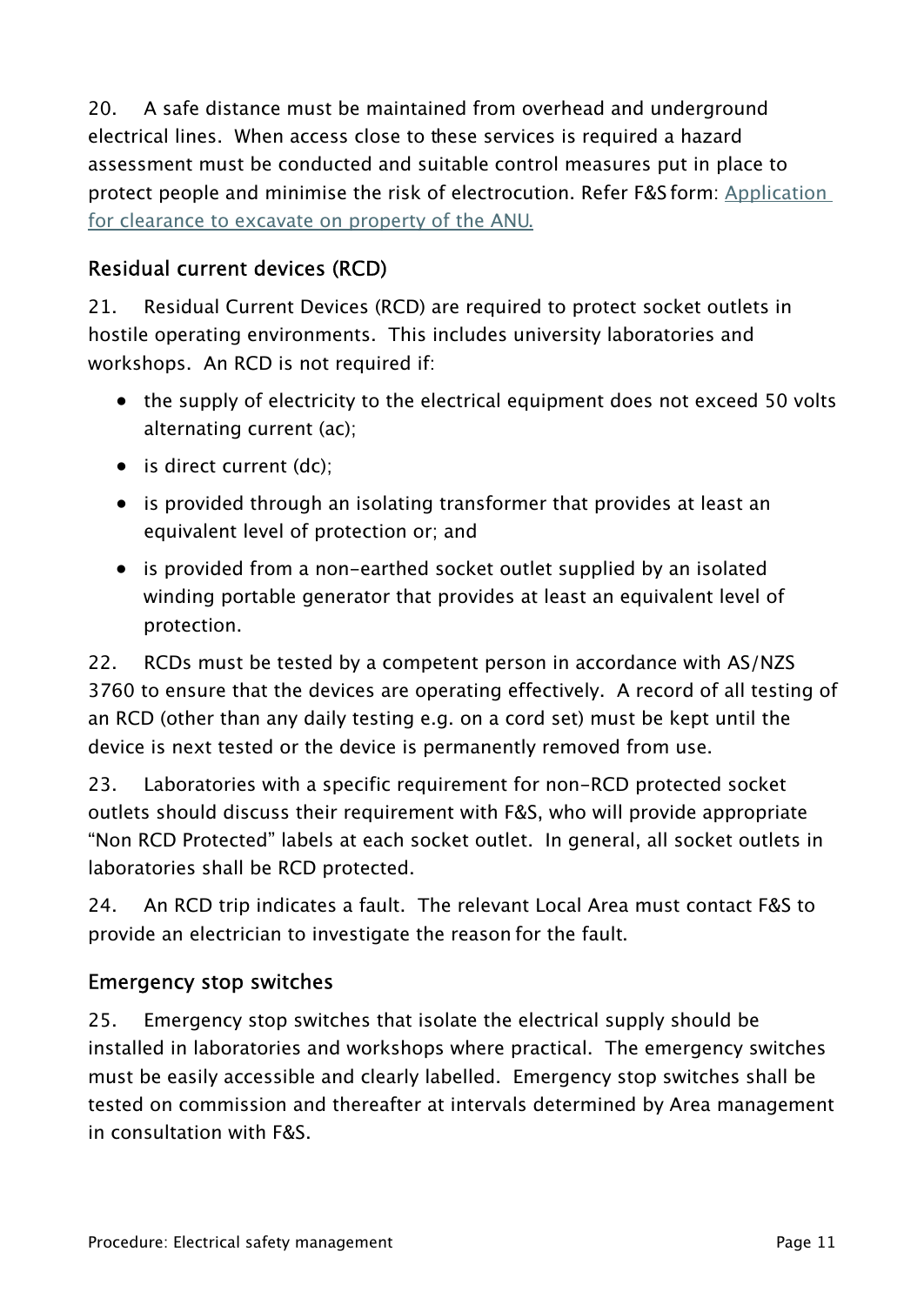# Special electrical installations or equipment – High Voltage

26. Electrical installations or parts of installations requiring special provisions because of high voltage or the potential presence of an explosive atmosphere shall have:

- the details of the special provisions of the installation recorded by F&S; and
- the installation and the extent of the special provisions clearly labelled at the site.

27. There are some areas within the University with systems that require the operation of high voltage switching equipment. Only authorised competent person(s) (category 6B) shall work on or near high voltage equipment.

28. When working on high voltage electrical systems, there is a risk of electrical arcing even if no contact is made with the exposed, energised part. As a result, the Regulations proclaim exclusion zones. The exclusion zones may not be entered by anyone working in the vicinity.

29. If no longer required, the whole of the special electrical installation shall be converted to normal standards, the labelling removed and the change noted in the records.

### Electrical work

30. All work on electrical equipment shall only be undertaken by competent persons from Categories 1A\B, 2, 3, 5A\B.

31. Any electrical equipment failing design principles, as judged by a competent person, shall be subjected to the University's Design Certification process.

32. All in-house designed, manufactured and\or modified electrical equipment that uses or generates voltages exceeding extra low voltage ( >50 Vac or >120 VDC) shall be subjected to, and approved under, the University's Design Certification process for electrical equipment before being placed into service.

33. Work on electrical equipment shall be done in compliance with relevant Australian Standards. Attention is also drawn to the University's 'General safety guidelines in the design and construction of electrical equipment.

34. Work on electrical equipment should be carried out with the power disconnected and\or the system de-energised. Where work is required on energised equipment the 'working live requirements' must be followed. The assessed risk will dictate the work procedures to be followed to minimise the risk from the hazard. Work will not be undertaken where the risk cannot be adequately controlled. Refer to th[e Electrical installation hazard assessment form](https://policies.anu.edu.au/ppl/document/ANUP_001074).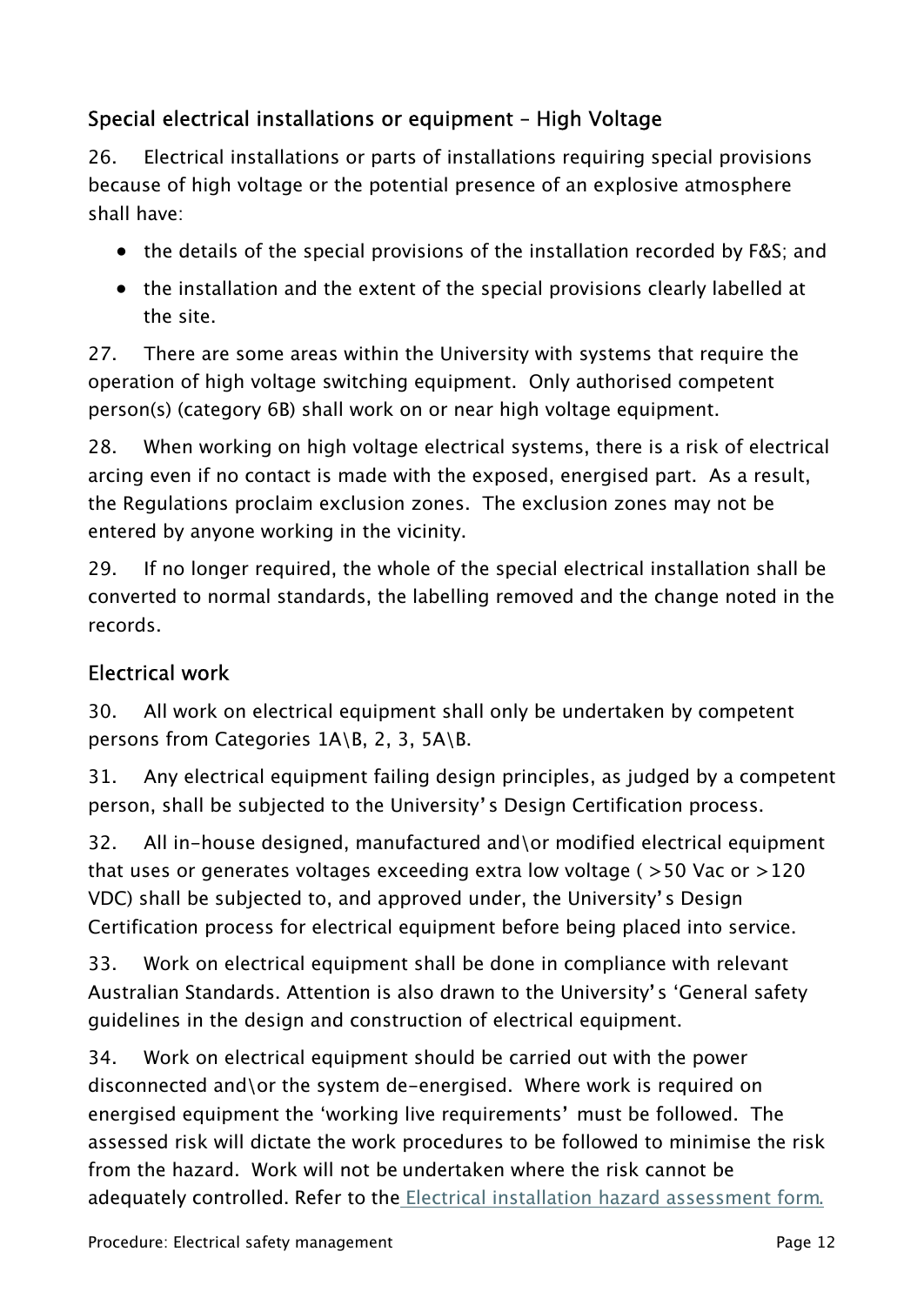- 35. As a rule:
	- electrical work on energised electrical equipment is only permitted with specific safeguards detailed in the sections below;
	- before electrical work commences, the equipment must be tested by a competent person to ensure it is not energised;
	- each exposed part is treated as energised until it is isolated or determined not to be energised; and
	- each high-voltage exposed part must be earthed after being de-energised.

### Isolation practices

36. Isolation refers to the separation of hazardous plant and equipment from people, either by distance or by physical barrier. Isolation measures include safety lockout padlocks, lockout jaws/lockout hasp (for up to 6 padlocks) nonconductive circuit breaker lockouts etc.

37. Isolation and tagging practices communicate the risks involved with the electrical equipment or the installation. Refer to the University's [isolation and](https://policies.anu.edu.au/ppl/document/ANUP_000571)  [danger tagging procedure](https://policies.anu.edu.au/ppl/document/ANUP_000571) for further information on isolation and danger tagging processes.

### Working live requirements

#### Installation

38. Electrical work on energised electrical installation must only be conducted by a competent person (category 1) who has the appropriate tools, testing equipment and personal protective equipment according to the developed and approved safe work method statement.

39. A safety observer is also required. The role of the safety observer must be discussed.

40. Electrical work on a energised installation must also adhere to the 'equipment' section below (point 42-45) and be accompanied by a signed authorisation from the Director, Facilities and Services or (nominee) on the Working on the Electrical Installation documentation. Refer to the [Electrical](https://policies.anu.edu.au/ppl/document/ANUP_001074)  [installation hazard assessment form](https://policies.anu.edu.au/ppl/document/ANUP_001074).

41. All tools, testing equipment and other implements used shall be of an approved type in good order and visually inspected prior to use, where necessary tested and regularly maintained. Test equipment for working on energised electrical installations (live) shall meet the requirements of HB 187 and the voltage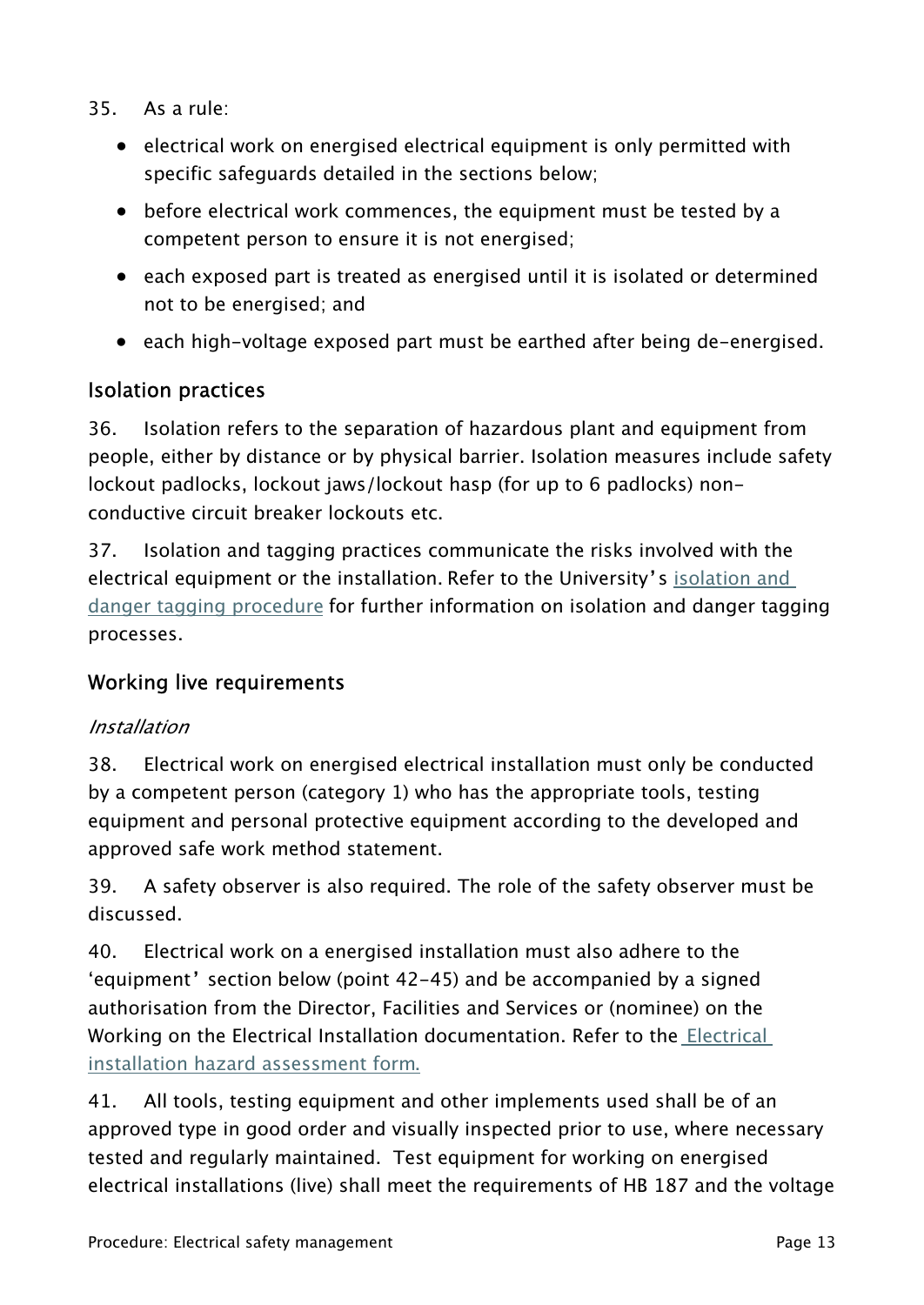categories of AS/NZS 61010.

#### **Equipment**

- 42. Working on energised electrical equipment is only permitted when:
	- it is in the interests of health and safety that the electrical work is carried out on the equipment while the equipment is energised. For example, it may be necessary that life-saving equipment remain energised and operating while electrical work is carried out;
	- troubleshooting by a (category 1, 2, 5) competent person;
	- it is necessary that the electrical equipment to be worked on is energised in order for the work to be carried out properly; or
	- it is necessary for the purposes of testing.

43. Electrical work on energised electrical equipment must only be conducted by a competent person (category 1, 2, 5) who has the appropriate tools, testing equipment and personal protective equipment according to the developed and approved safe work method statement. A Safety Observer is also required.

- 44. Before commencing electrical work on energised electrical equipment:
	- all means of de-energising the installation or equipment must be considered and deemed inappropriate;
	- a hazard assessment must be conducted in relation to the proposed electrical work;

See: [Electrical installation hazard assessment form](https://policies.anu.edu.au/ppl/document/ANUP_001074).

- where the risk of working on the energised (live) electrical equipment is assessed to be of high to extreme risk and cannot be effectively controlled, the work shall not be undertaken. If there is no reasonable alternative means of carrying out the work, sign off on the hazard assessment by the respective Dean or Director and the Supervisor and the Associate Director Work Environment Group (WEG) is required;
- the area where the electrical work is to be carried out is clear of obstructions so as to allow for easy access and exit;
- the point at which the electrical appliance can be disconnected or isolated from its electricity supply is; clearly labelled and marked, clear of access and egress obstructions, capable of being operated quickly and has been discussed with the safety observer.
- 45. Prior to work consultation with management or the person in control of the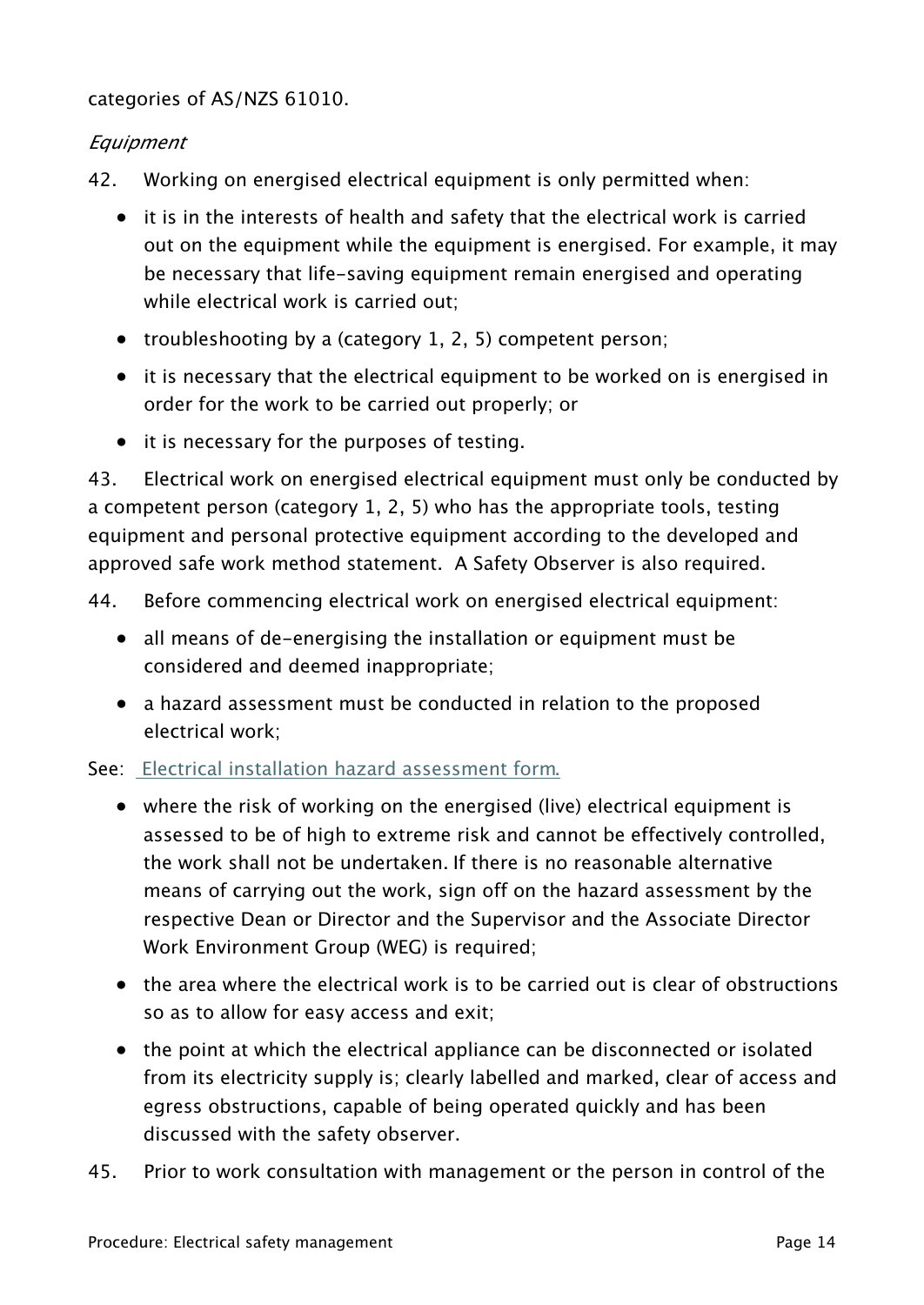workplace must occur and authorisation obtained. During that consultation, the following must be discussed:

- how the work is to be carried out, including the insulating practice that shall be used (footwear, clothing covering legs and arms, tools, test probes, insulating mat for conducting surfaces and floor, insulated gloves, eye protection etc.), RCDs on power tools, and minimising contact with metal parts and techniques that minimise the risk of current path through the chest;
- the safe work method statement for the work;
- prominent and appropriate warning signs and barriers used to segregate the work area;
- the location of readily accessible AEDs and their operation. A list of AEDs can be found in [List of all AEDs](https://services.anu.edu.au/system/files/document-collection/aed-locations.pdf) and the [Acton campus locations](https://services.anu.edu.au/human-resources/health-safety/implementation-and-operation/work-health-safety-whs-networks); and
- how, when and what condition the electrical equipment will be returned to service and likely changes.

### Electrical appliances

46. Electrical appliances shall connect to the electrical installation through an approved socket outlet or through an isolation switch.

47. Power boards (Electric Portable Outlet Devices, EPODs) where used, shall incorporate a current limiting device (circuit breaker) and, where practical, be mounted with the outlets in the vertical plane and protected from mechanical, electrical or water damage.

48. Extension cords should only be used as a temporary solution and are not to be installed as fixed wiring.

49. Double adaptors and similar are NOT to be used in the University, as they have no overload protection.

50. Uninterruptable power supply (UPS) installation shall only occur after careful consideration of the benefits and risks associated with their usage. In most cases, any Residual Current Device (RCD) electric shock protection is rendered nonfunctional at the output of an UPS due to its uninterruptable nature. Additional RCD protection may be required on the output for RCD protection to be maintained. Different types of UPS Earth and Neutral arrangements can also affect RCD protection effectiveness. Any UPS used should be appropriately rated and shall be installed, inspected, tested, maintained and monitored according to manufacturer instructions. Ensure that, where applicable, UPSs are tested, inspected and tagged as required by this procedure.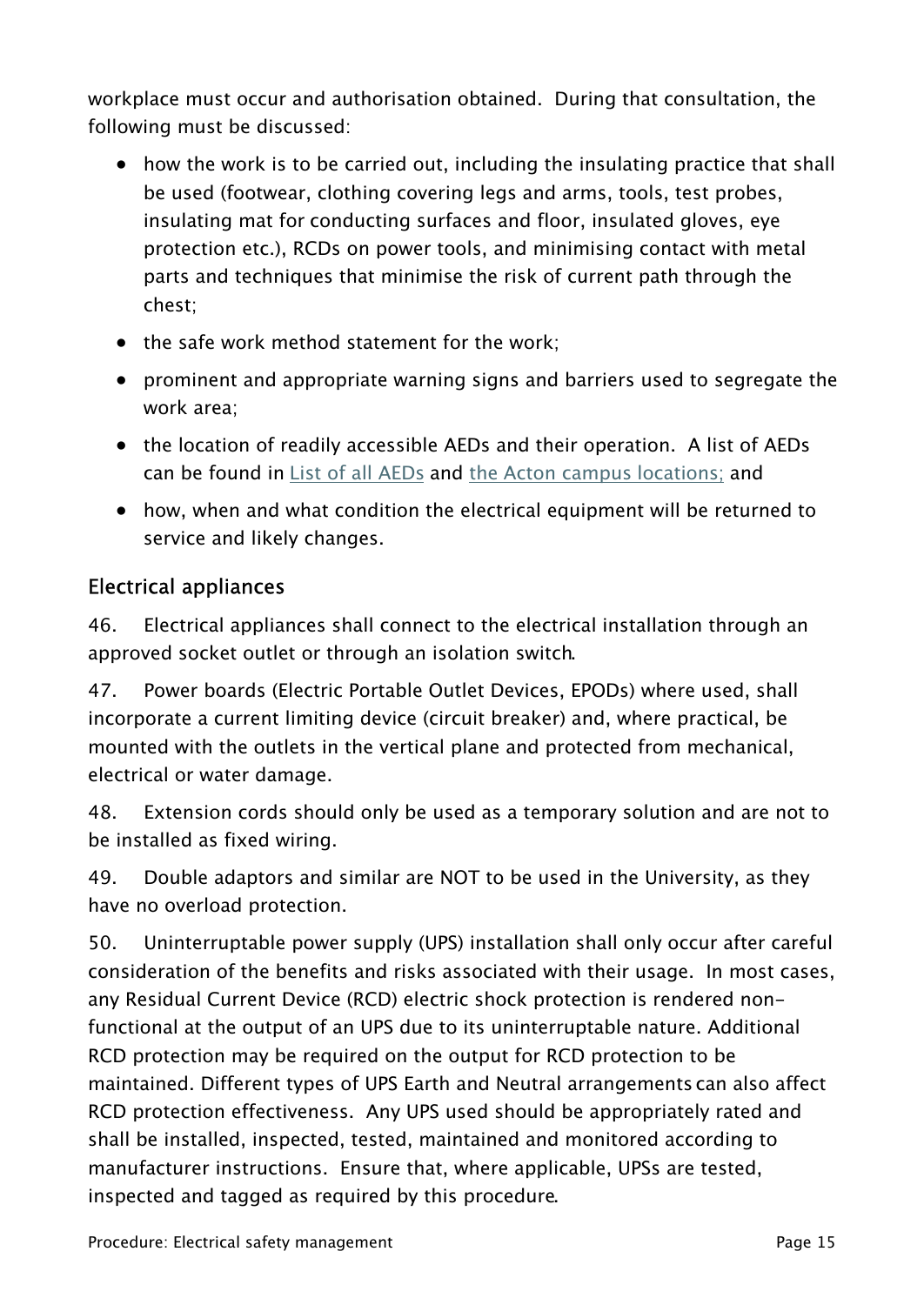51. Emergency stop switches on equipment shall be prominent, clearly and durably marked and immediately accessible to each operator. The stop control cannot be adversely affected by electrical or electronic circuit malfunction. Where the emergency stop is also to remove power to equipment, it must prevent a UPS re-energising the appliance. The stop control function must be of the stop and lock-off type so that the equipment cannot be restarted simply by resetting the emergency switch. The push button must be red.

# Inspection, testing and tagging of appliances

52. Electrical appliances shall be confirmed as safe before being plugged into an electrical socket outlet, by a competent person. To achieve this, the electrical appliances shall undergo the appropriate inspection, testing and taggingin accordance with AS/NZS 3760.

### Inspection

53. (Visual) Inspection – Before each use an appliance should be inspected by the user for any abnormalities and to ensure that, if required, the appliance has a current test tag. If any unusual sign(s) exists do not connect the appliance – send for repair or testing by a competent person.

54. Where it is not practicable for the user to conduct a visual inspection before subsequent uses, then the user, supervisor and/or a competent person should determine an appropriate inspection frequency or schedule.

55. International appliances must be inspected to ensure the voltage, fuses, cables and plugs with 'insulated pins' meet Australian requirements. Appliances that do not meet Australian or University requirements must undergo the University Electrical Design Certification process.

56. A thorough visual inspection is also conducted by a competent person before testing.

### **Testing**

57. In-service testing – an electrical safety test shall be conducted by a competent person:

- for appliances to be used in a hostile operating environment before connecting the appliance to an electrical socket outlet;
- for other environments as soon as practical;
- regularly according to the hazard management approach given in AS\NZS 3760, or the interval determined by the competent person, or the level of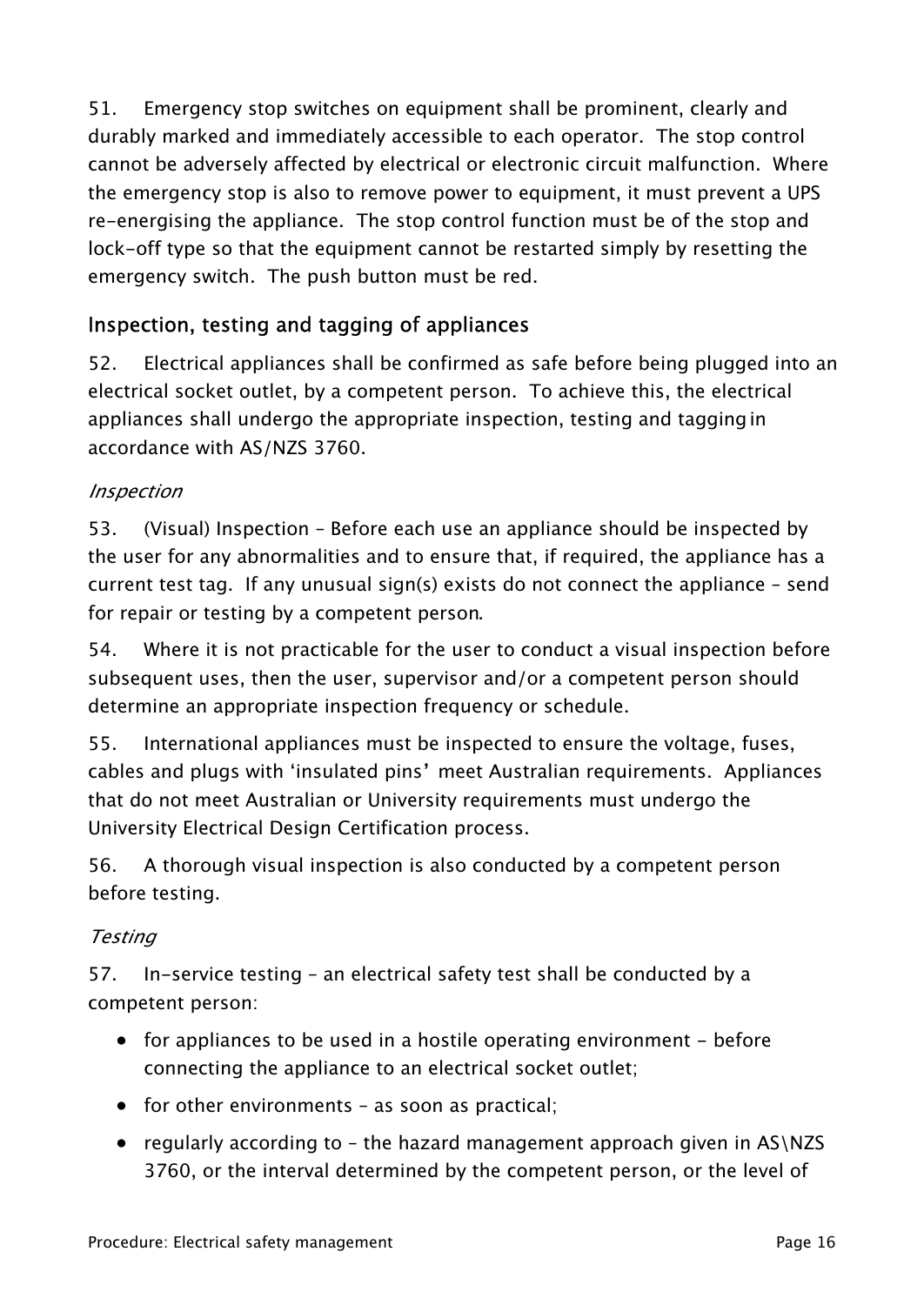risk given in this procedure (see Appliance Risk Levels below), or the appliance's manufacturer;

- following any repair or modifications; and
- for all second-hand electrical appliances before entering it into service.
- 58. The following appliances do not require in-service testing:
	- all electrical equipment excluded by the scope of AS/NZS 3760 In-service inspection of electrical equipment including: equipment or appliances which would need to be dismantled to perform the inspection and tests specified in the Standard equipment (such as suspended light fittings) which is at a height of 2.5 m or greater above the ground, floor or platform fixed light fittings (luminaires), electric doors, toilet fans and similar equipment considered part of the building infrastructure. These items may undergo installation tests.

59. An electrical appliance should not be used if it is required to be tested and it has not been tested according to this procedure.

60. All testing will be performed only with appropriately calibrated (according to manufacturer's specifications) test equipment. Instrumentation used for inservice testing shall comply with the requirements given in AS\NZS 3760 Inservice inspection of electrical equipment. The accuracy of such instrumentation shall be routinely checked, initially and on an annual basis. Refer to WHS [monitoring and testing procedure](https://policies.anu.edu.au/ppl/document/ANUP_015816) for further information on the calibration of testing equipment.

#### Tagging (and registration)

61. Electrical appliances tested shall be tagged and recorded within an electrical item register. The tag should include the:

- University logo;
- appliance ID number (both visual and machine readable);
- generic appliance description (e.g. power board, desk lamp, drill, instrument, etc.);
- outcome of the testing;
- last risk classification (by colour coding and retest frequency);
- last test date;
- competent person who carried out the test (name);
- next test date; and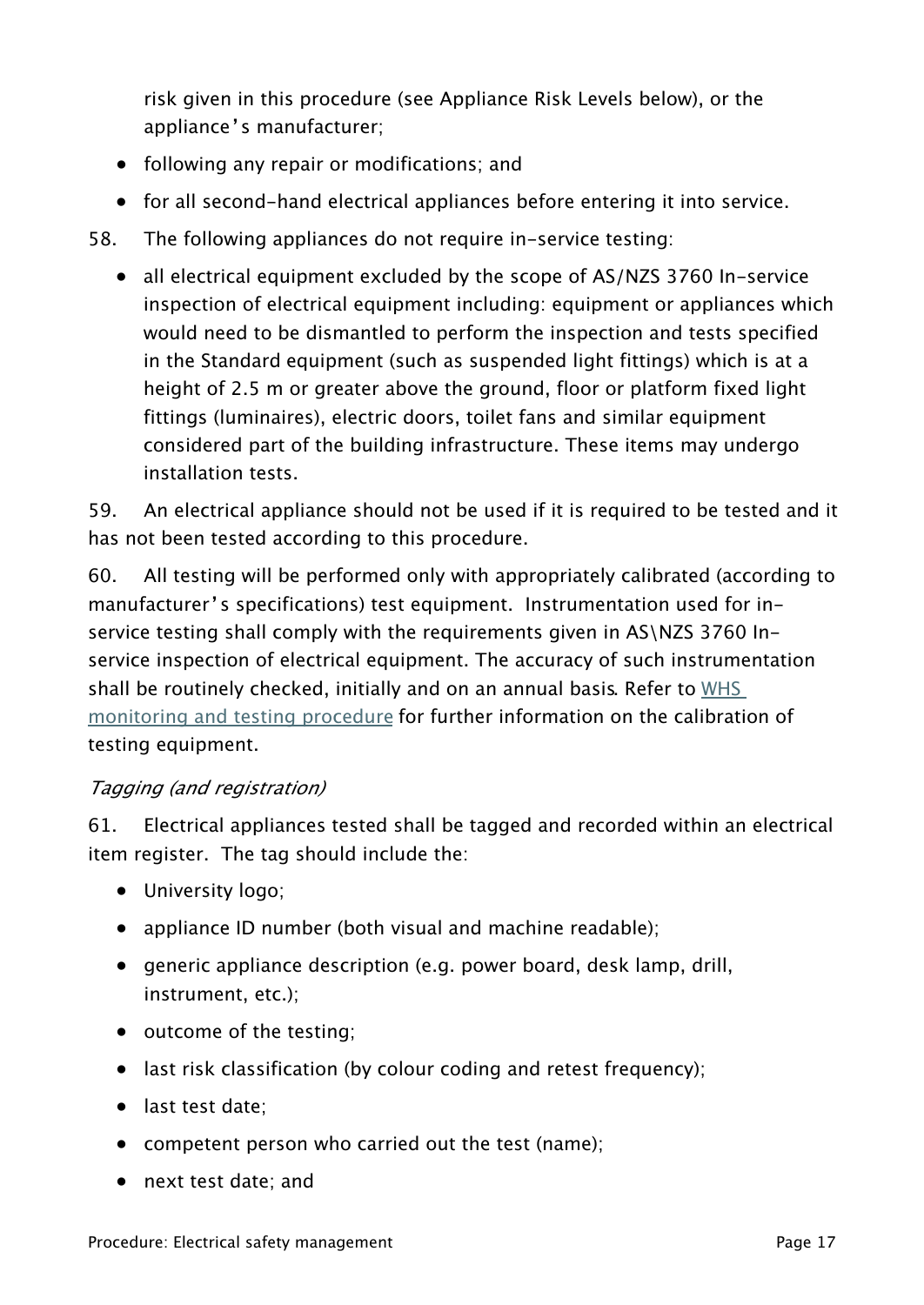• provision for dated inspection marks (eg similar to fire extinguisher tags).

62. Inspection or testing tags should be coloured to identify the assessed level of risk (For example, Red = high risk; Yellow = medium risk; Green = low risk; Blue = negligible risk).

63. The test information or tag must be kept until the next test or until the appliance is permanently removed from the workplace or disposed of.

64. Electrical equipment/appliance test information must be accessible to all staff, especially competent persons for use in hazard assessments.

### Appliance risk levels

65. To determine the appliance risk level, a Competent person(s) will undertake a hazard assessment that includes relevant factors such as:

- operating and storage environment e.g. fieldwork, laboratory, office, cold room;
- usage (particularly the movement of the equipment and flexing of the supply cord);
- appliance and characteristics (function, make and model);
- experiences with the appliance or equipment;
- age of the appliance or equipment;
- electrical safety knowledge of typical users; and
- previous inspection and testing results.

66. Four risk levels are used within the University as described in Table 1 below: Table 1

| Appliance Risk   Common<br>Level | tag colour  | Inspection and testing frequency and examples                                                                                                                                                                                                                                                |
|----------------------------------|-------------|----------------------------------------------------------------------------------------------------------------------------------------------------------------------------------------------------------------------------------------------------------------------------------------------|
| Negligible risk                  | <b>Blue</b> | Appliances visually inspected annually and<br>undergo inspection testing and tagging at 5 yearly<br>intervals. Examples might be refrigerators, air<br>conditioners, rack mounted equipment,<br>equipment fixed in place, equipment rarely moved<br>(and the cord is protected from damage). |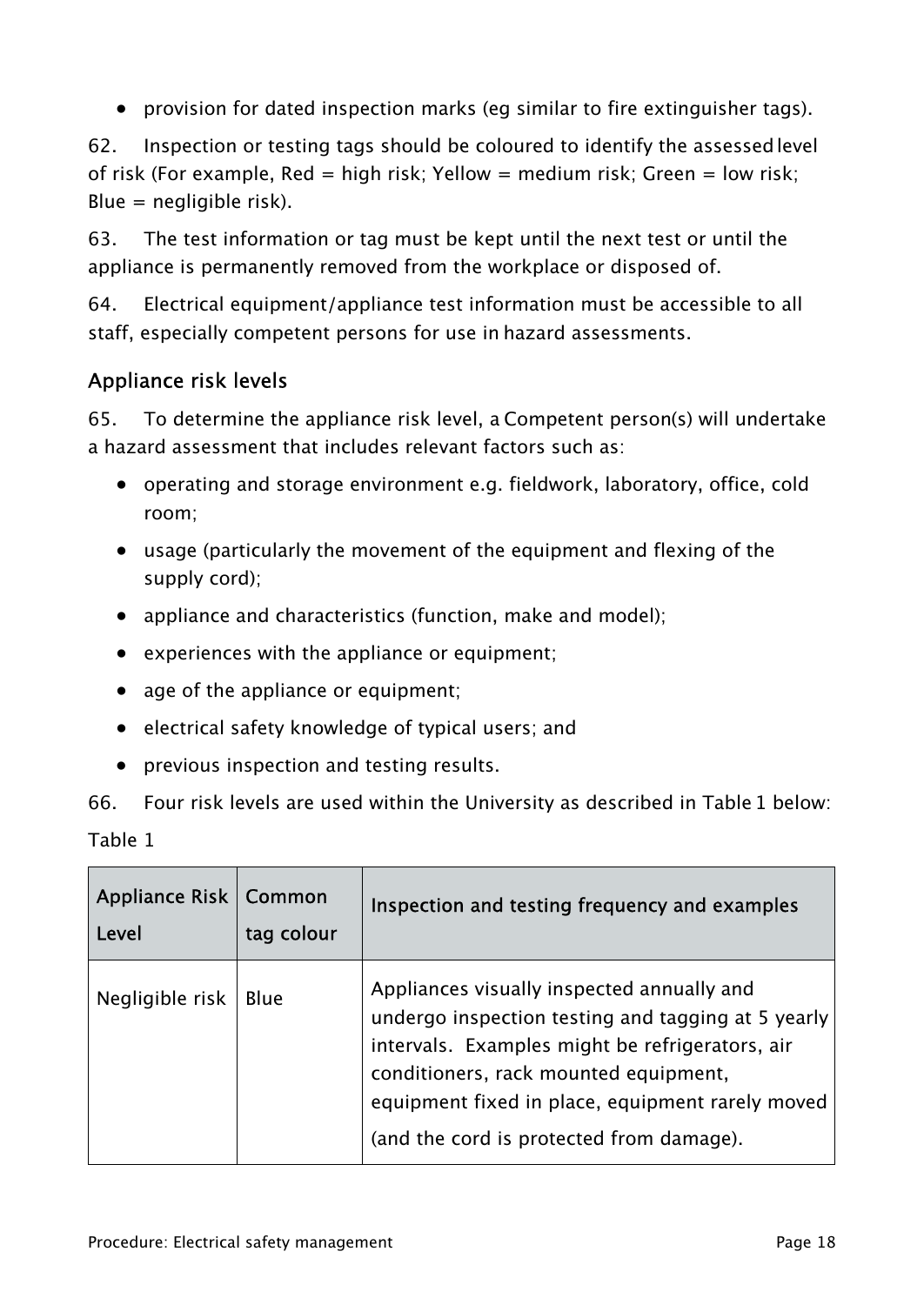| Low risk    | Green  | Appliances visually inspected annually and<br>undergo inspection, testing and tagging at 5<br>yearly intervals. Examples in non-hostile<br>environments might include: office equipment,<br>computers, fans, desk lamps, equipment where<br>the cord is not subjected to movement or<br>hazards.                       |
|-------------|--------|------------------------------------------------------------------------------------------------------------------------------------------------------------------------------------------------------------------------------------------------------------------------------------------------------------------------|
| Medium Risk | Yellow | Appliances visually inspected bi-monthly and<br>undergo inspection, testing and tagging annually.<br>Examples include: workshop tools, laboratory<br>equipment, equipment on trolleys                                                                                                                                  |
| High risk   | Red    | Appliances that are visually inspected monthly<br>and undergo inspection, testing and tagging 6<br>monthly. Examples include: equipment in hostile<br>or wet environments, high use (frequently moved)<br>equipment, equipment where the cord is<br>subjected to frequent movement or hazards,<br>fieldwork equipment. |

# Privately owned electrical appliances

67. The use of privately owned electrical appliances in Local Areas (except Halls of Residence and University House) is discouraged.

68. All non-University-owned electrical appliances must be inspected, tested and tagged according to AS\NZS 3760 In-service safety inspection and testing of electrical equipment before being used in University workplaces. The cost of testing and tagging by a competent person or external company is to be covered by the appliance owner.

69. University owned electrical appliances must be inspected, tested and tagged according to AS\NZS 3760 In-service safety inspection and testing of electrical equipment or this procedure before being used in a residence as part of 'Home based work'. The University electrical appliance should be returned to the University for re-testing when due.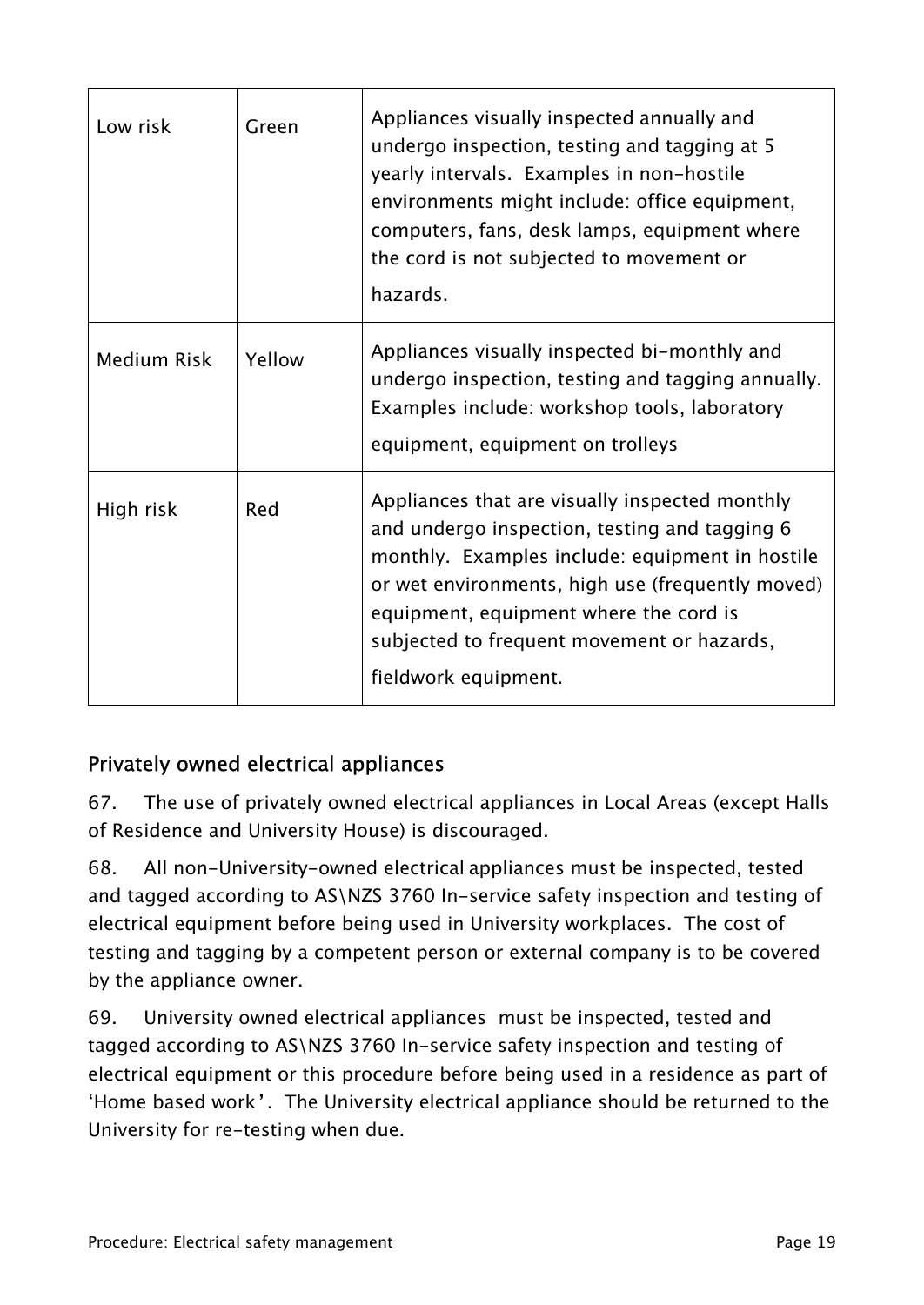# Privately-owned electrical appliances used within the University library and lecture theatres

70. The University has provided power outlets, protected by residual current devices, for the use of visitors. Privately-owned electrical appliances (for example, laptop computer or phone charges) may be used at these outlets provided that it complies with the appropriate Australian or international electrical manufacturing standard. The equipment must be inspected and maintained by the owner and be in a safe condition.

### Electrical design certification

71. Design certification is a process to confirm that equipment complies with relevant Australian safety standards. All new appliances or equipment designed or modified in the University is required to undergo the design certification process using the [electrical certification form](https://policies.anu.edu.au/ppl/document/ANUP_000958).

72. Equipment designers are required to have their new designs examined by a Category 7 competent person who has successfully completed the University training course 'Australian design standards for safety in electrical work and equipment' before construction begins.

73. The following electrical appliances or equipment are required to be certified:

- all in-house newly designed and\or built electrical appliances or equipment that meets one or more of the following conditions: consumes power above extra low voltage (i.e. >50 VAC or >120 VDC), generates voltages above extra low voltage while delivering currents above 1 mA, generates high voltages (>1000 VAC or >1500 VDC);
- all repaired or modified electrical equipment, meeting one or more of the above conditions, where the work undertaken may have affected the safety of that equipment;
- all previously in-house designed equipment, meeting one or more of the above conditions, undergoing repairs or modifications;
- all electrical equipment entering the University with questionable design or manufacturing issues; and
- items forwarded by any electrical competent person for consideration;

74. Useful guidance in judging compliance with relevant Australian Standards for equipment designed in a research and teaching environment is available in the University training course "Australian design standards for safety in electrical work and equipment". Australian Standards are accessible to University staff and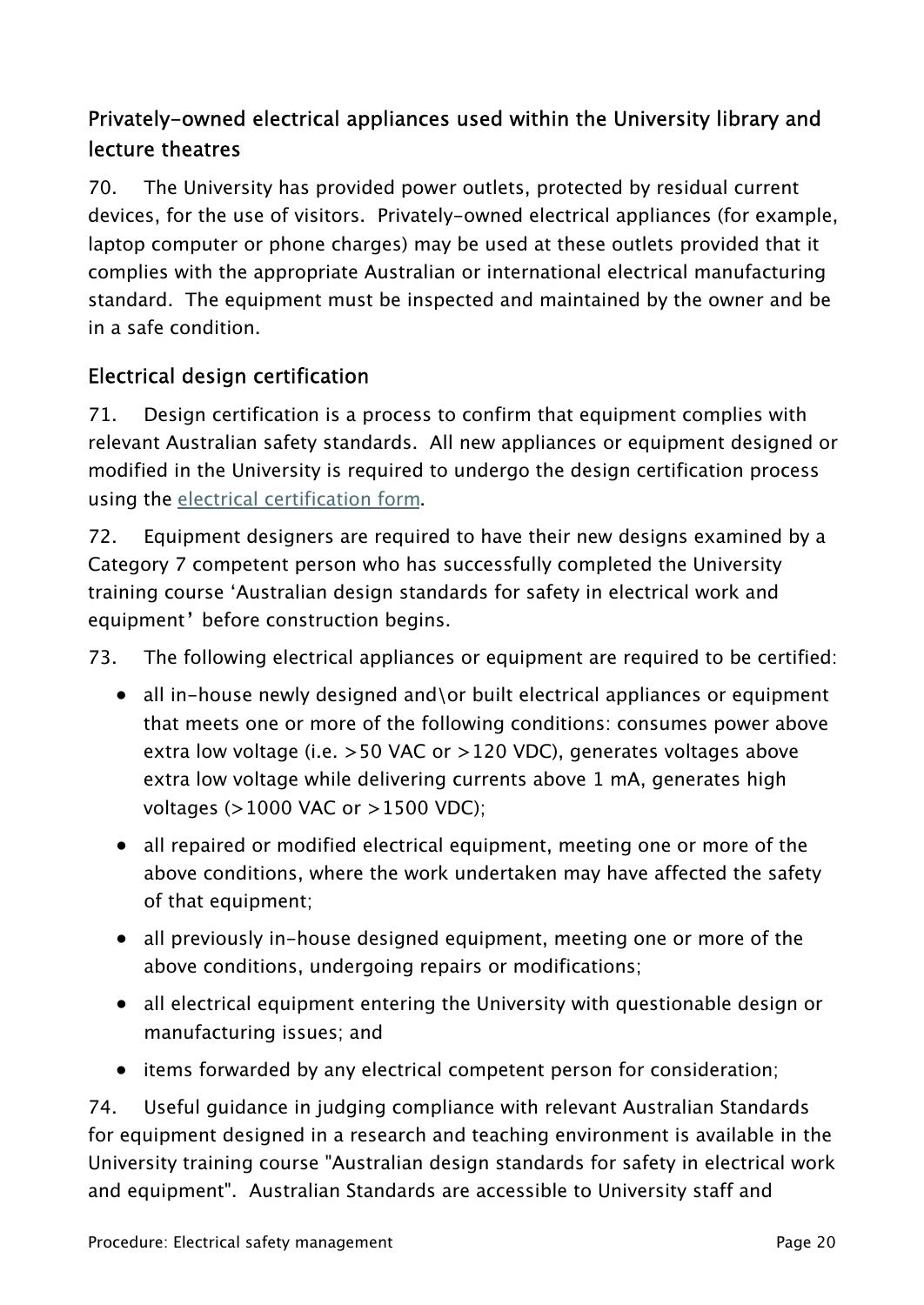students through the University's library database network.

75. Particular attention should be paid to the requirements of AS 3100 Approval and test specification – General requirements for electrical equipment. Other standards specific to the prescribed item need also be considered. For example, much of in-house designed research equipment would require consideration of AS 61010.1 Safety requirements for electrical equipment for measurement, control and laboratory use.

# Tagging certified equipment

76. Item certification shall be recorded and maintained in a register along with any certification documents.

77. All certified equipment will have a durable label fitted with the following information:

- University certificate number (with the format budget code  $# CZZZZZ$ );
- description (e.g. power supply, heater controller, instrument, etc.);
- model or project number, (identity linked to the item's documentation);
- and optionally (if space permits) –
- Local Area;
- date certified;
- competent person (name and ID number of person certifying the equipment); and
- the budget code of the department where the equipment was manufactured or the records are kept.

78. Local areas are required to maintain a register that includes certification documents for appliances managed by the local area. The following information is to be recorded:

- University certificate number;
- description (eg power supply, heater controller, instrument, etc.);
- model, (identity linked to the items documentation);
- local area;
- department (owner);
- location of equipment;
- designer\Modifier (name and Department);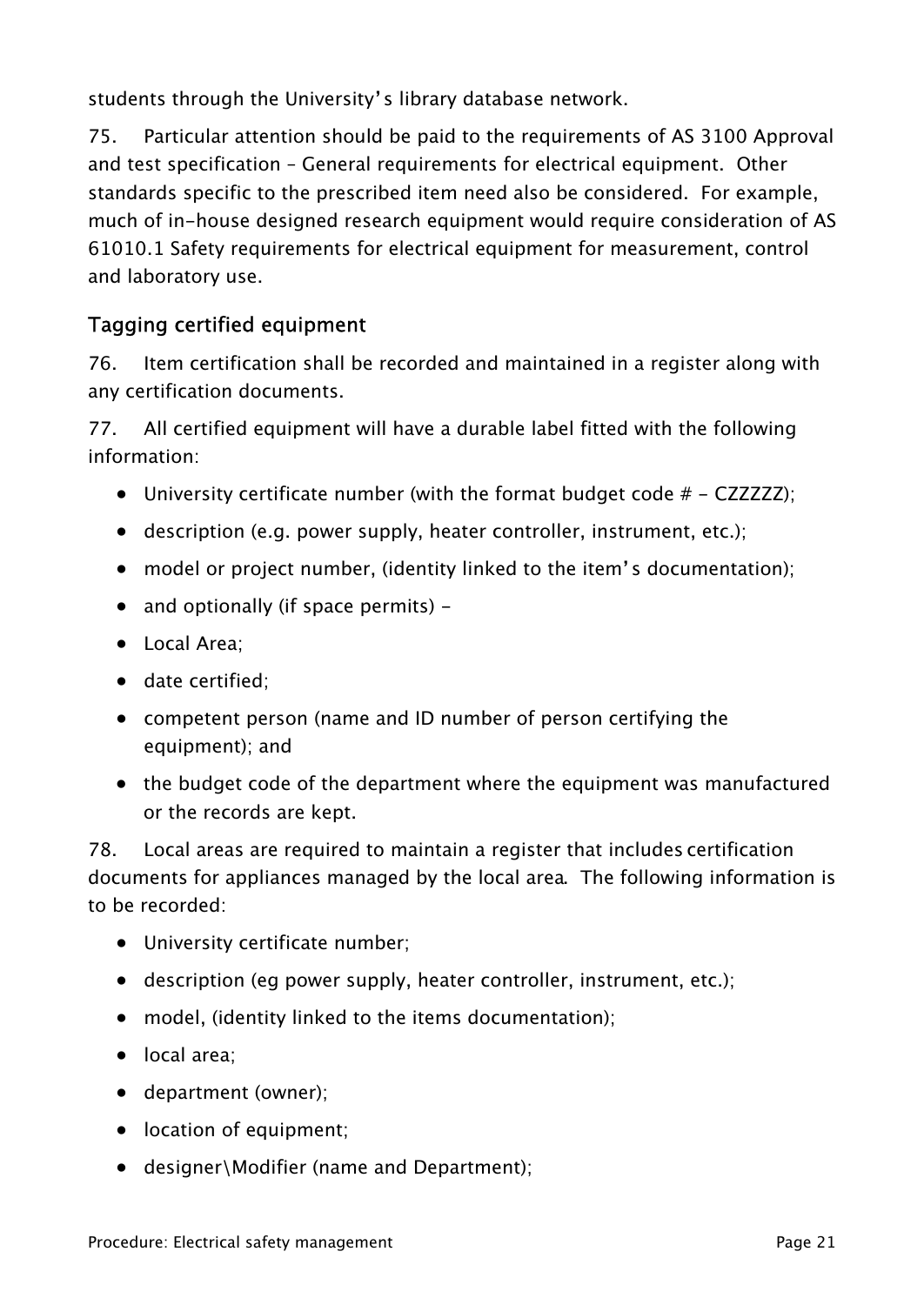- description of work undertaken (brief description of the design or of the modifications in relation to the electrical safety);
- date certified; and
- competent person (name and ID number of person certifying the equipment).

### Electrical safety awareness and communication

79. Electrical safety is communicated via awareness information, induction and specialised training courses. Hazard alerts containing electrical safety information may also be distributed periodically.

#### **Training**

80. Completion of training courses is a pre-requisite for many categories of competent person. Training is available within the University for:

| Applicability                                                               | Course                                                                                        | <b>Frequency</b>                                                                        |
|-----------------------------------------------------------------------------|-----------------------------------------------------------------------------------------------|-----------------------------------------------------------------------------------------|
| Everyone                                                                    | Local induction                                                                               | On commencement at the<br>University to cover general<br>electrical safety awareness    |
| All electrically<br>competent persons                                       | Cardio Pulmonary<br><b>Resuscitation (CPR)</b>                                                | Annual refresher<br>(or as part of 'Perform<br>rescue from a live LV<br>panel and CPR') |
| <b>Electrically competent</b><br>persons, especially<br>categories 1, 2, 4A | Electrical safety including<br>in-service appliance<br>testing (Includes CPR)                 | Every 2 years                                                                           |
| <b>Electrically competent</b><br>persons, especially<br>categories 7, 3     | Electrical - Australian<br>design standards for<br>safety in electrical work<br>and equipment | Every 4 years                                                                           |

#### Table 2 Electrical safety training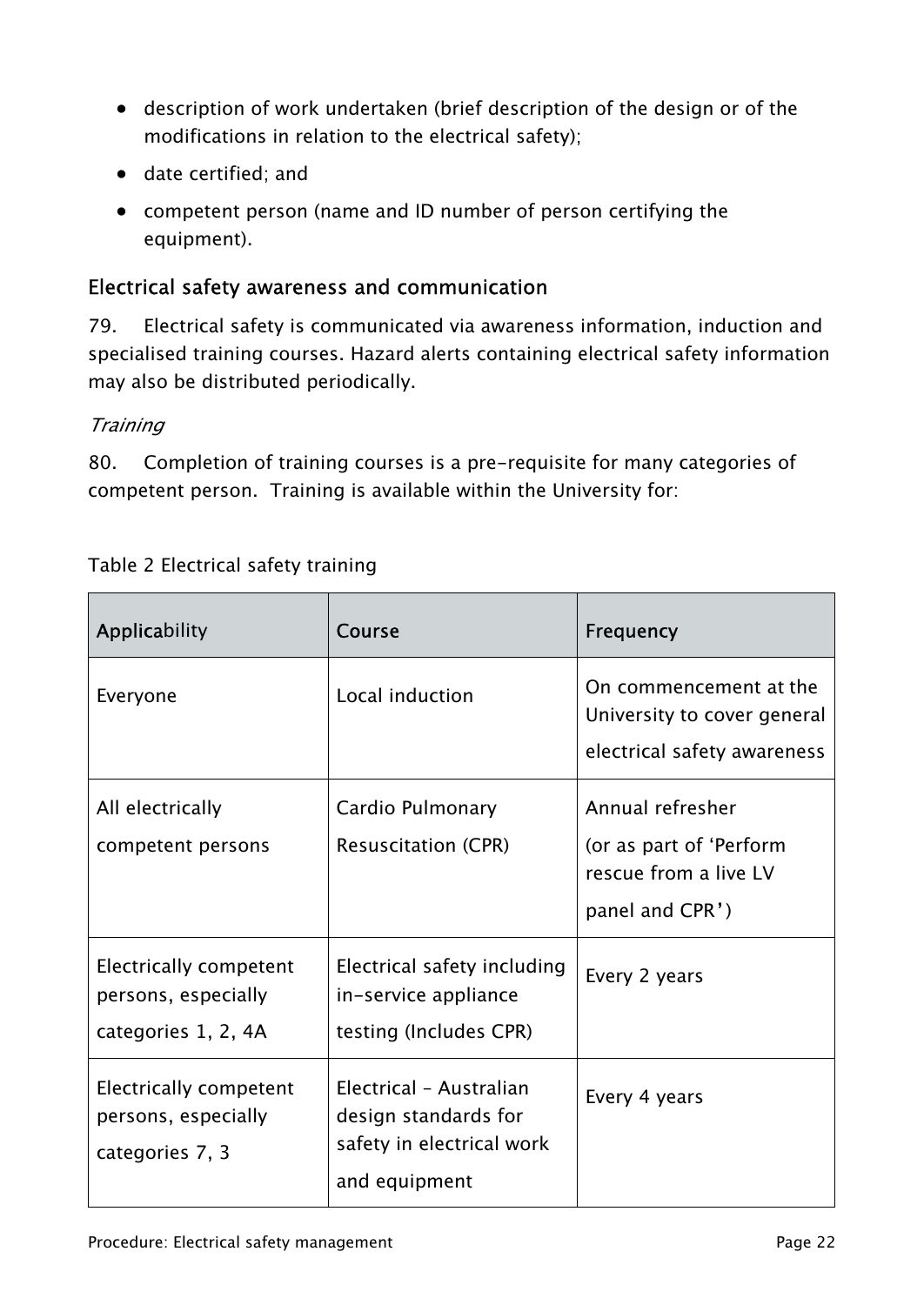| Safety Observers,<br>electrically competent<br>persons, especially<br>categories 1, 2, 3, 5 | Isolation and<br>resuscitation techniques<br>(Perform rescue from a<br>live LV panel and CPR) | Annual refresher |
|---------------------------------------------------------------------------------------------|-----------------------------------------------------------------------------------------------|------------------|
| Contractors                                                                                 | <b>Facilities and Services</b><br><b>Contractor Induction</b>                                 | Every 4 years    |

81. First aid training is strongly encouraged for all electrical trades.

### Competent persons

82. Categories of Competent person and their approved scope of electrical work:

Table 3 Competent persons

| Competen<br>t person<br>category | <b>Description</b>                                                                                                                                                                           | <b>HRMS</b><br>code | Assessment criteria                                                                                                                                                                                                                                                                                                                                                                                                                                                            |
|----------------------------------|----------------------------------------------------------------------------------------------------------------------------------------------------------------------------------------------|---------------------|--------------------------------------------------------------------------------------------------------------------------------------------------------------------------------------------------------------------------------------------------------------------------------------------------------------------------------------------------------------------------------------------------------------------------------------------------------------------------------|
| 1A                               | Unrestricted licensed<br>electrician formally inducted<br>through Facilities and<br>Services to work on the<br>electrical installation,<br>including assessing electrical<br>equipment risk. | <b>ELEC</b>         | Assess by all of the below:<br>Copy of their ACT<br>electrician's licence (and<br>confirmed with the local<br>regulator, Construction<br>Occupations Registrar,<br><b>Australian Capital Territory</b><br>Planning and Land Authority<br>(ACTPLA) as valid)<br>Completion of the Facilities<br>and Services contractor<br>induction<br>Completion of the<br>University's Electrical Safety<br>course, including in-service<br>appliance testing (note:<br>guidance is given in |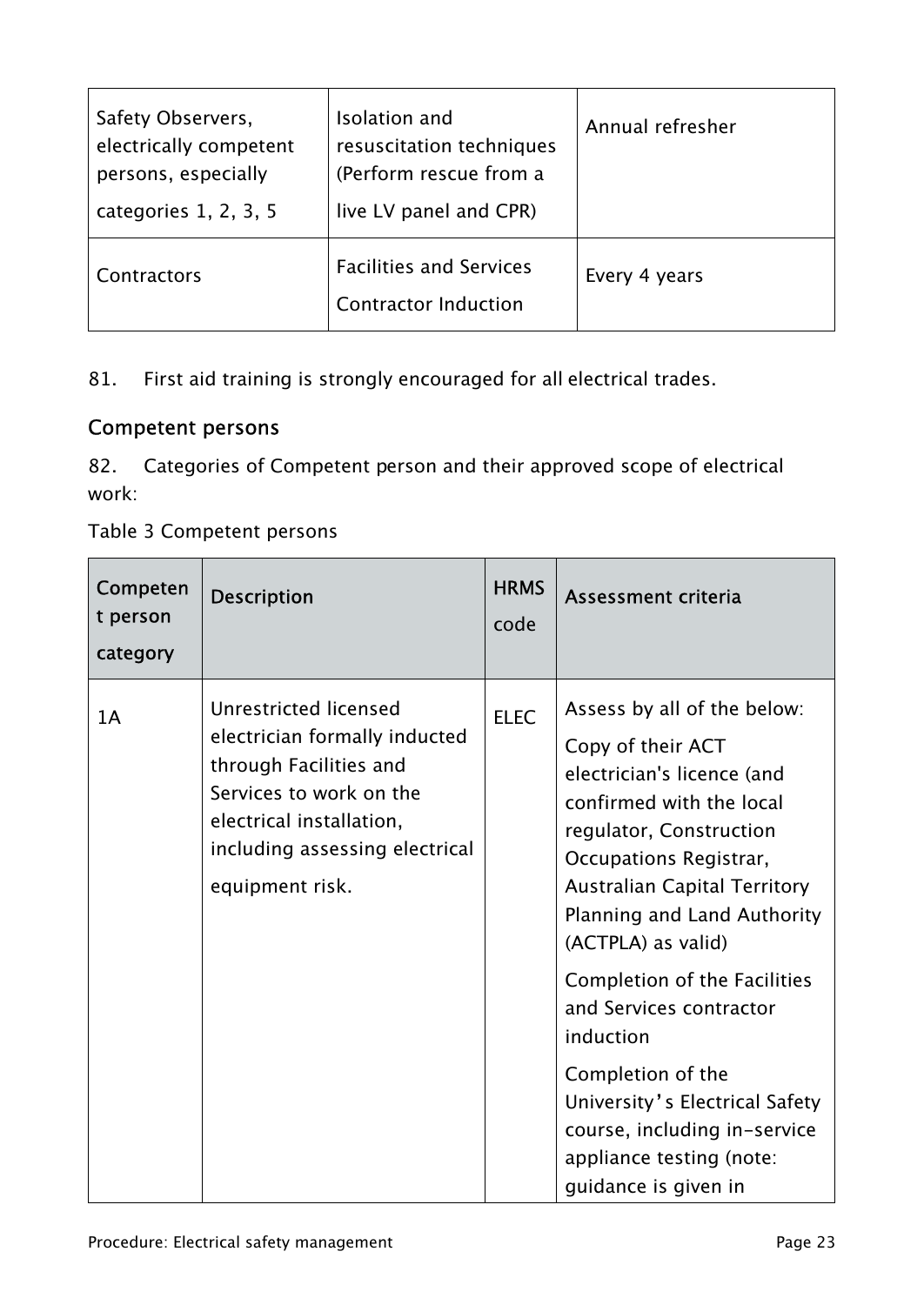|    |                                                                                                                                                                                                                                                                |             | University's Electrical Safety<br>training notes as per AS/NZS<br>3760: Clause 1.4.5 on what<br>a competent person is<br>expected to know for<br>testing)<br><b>Current resuscitation</b><br>certificate by a recognised<br>provider.                                                                                                                                                                    |
|----|----------------------------------------------------------------------------------------------------------------------------------------------------------------------------------------------------------------------------------------------------------------|-------------|----------------------------------------------------------------------------------------------------------------------------------------------------------------------------------------------------------------------------------------------------------------------------------------------------------------------------------------------------------------------------------------------------------|
| 1B | Unrestricted licensed<br>electrical contractor (usually<br>the period contractor)<br>formally inducted and<br>contracted through Facilities<br>and Services to work on the<br>electrical installation.                                                         | <b>ELCL</b> | Assess by all of the below:<br>Copy of their ACT<br>electrician's licence (and<br>confirmed with the local<br>regulator, Construction<br>Occupations Registrar,<br><b>Australian Capital Territory</b><br>Planning and Land Authority<br>(ACTPLA) as valid)<br>Completion of the Facilities<br>and Services contractor<br>induction<br>Current resuscitation<br>certificate by a recognised<br>provider. |
| 2  | Qualified electronics person<br>approved by the Director (or<br>nominee) to work on<br>electrical equipment, to<br>assess electrical equipment<br>risk and to undertake routine<br>inspection, testing, tagging<br>and registering of electrical<br>equipment. | <b>ELSC</b> | Assess by all of the below:<br>A recognised diploma or<br>degree in<br>electrical\electronic<br>engineering with more than<br>4 years' experience as an<br>electrical\electronics<br>technician\engineer or<br>extensive experience (> 6<br>years) as an electronics<br>technician,                                                                                                                      |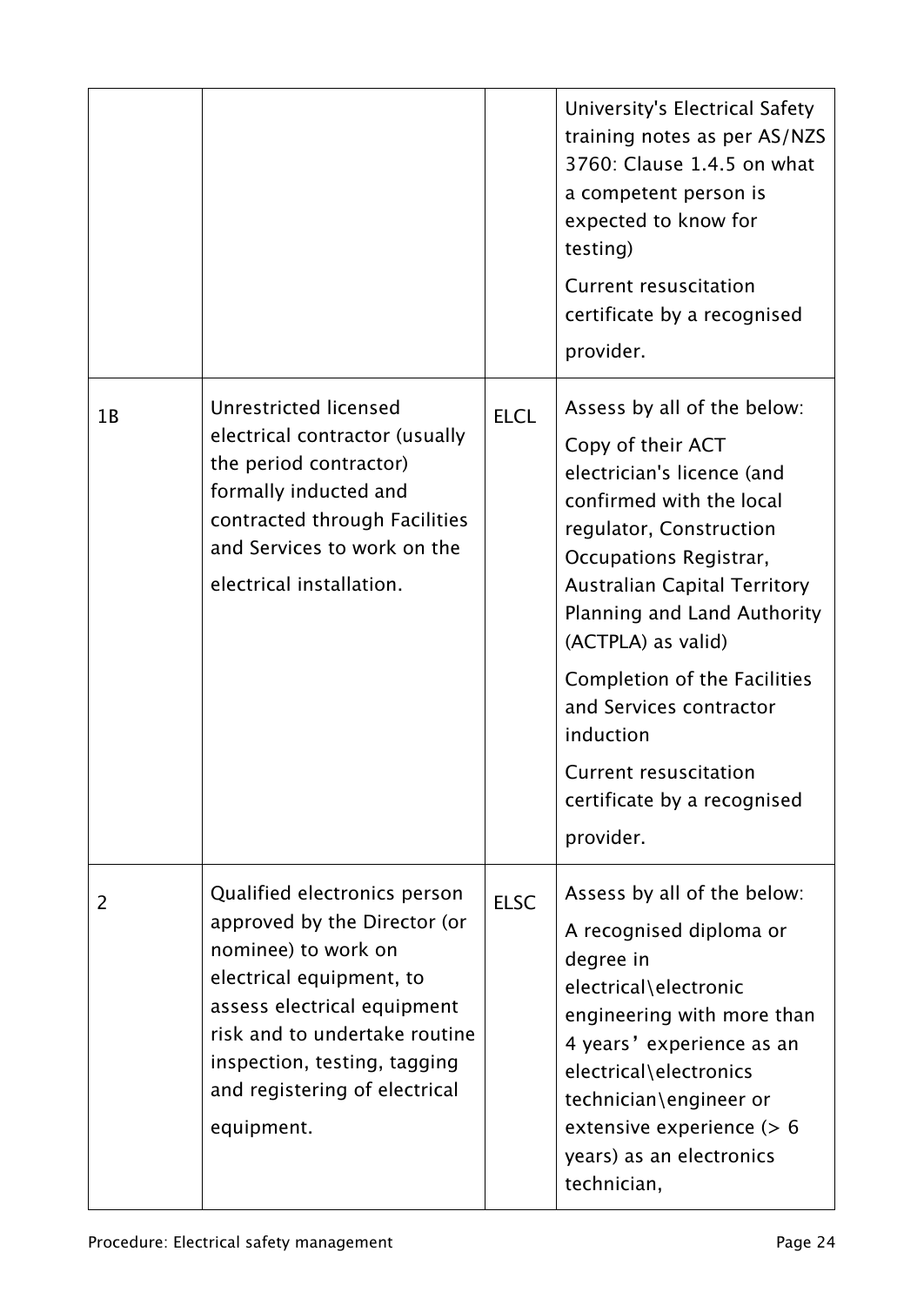|   |                                                                                                                                                                                                                                                  |             | Completion of the<br>University's Electrical Safety<br>course, including in-service<br>appliance testing (note:<br>guidance is given in<br>University's Electrical Safety<br>training notes as per AS\NZS<br>3760: Clause 1.4.5 on what<br>a competent person is<br>expected to know for<br>testing)<br><b>Current resuscitation</b><br>certificate by a recognised<br>provider<br>Completion of the University<br>course on 'Australian design<br>standards for safety in<br>electrical equipment'. |
|---|--------------------------------------------------------------------------------------------------------------------------------------------------------------------------------------------------------------------------------------------------|-------------|------------------------------------------------------------------------------------------------------------------------------------------------------------------------------------------------------------------------------------------------------------------------------------------------------------------------------------------------------------------------------------------------------------------------------------------------------------------------------------------------------|
| 3 | Trained person, approved by<br>the Director (or nominee) to<br>work on electrical equipment<br>who routinely designs,<br>modifies or repairs electrical<br>equipment (under technical<br>supervision of a category 1A<br>or 2 competent person). | <b>SETP</b> | Assess by all of the below:<br><b>Current resuscitation</b><br>certificate by a recognised<br>provider<br>Completion of the<br>University's Electrical Safety,<br>including in-service<br>appliance testing and<br>evidence of extensive<br>experience testing typical<br>electrical equipment used in<br>the University (Note<br>guidance is given in AS\NZS<br>3760 Clause 1.4.5 on what a<br>competent person is<br>expected to know for<br>testing)<br>Completion of the                         |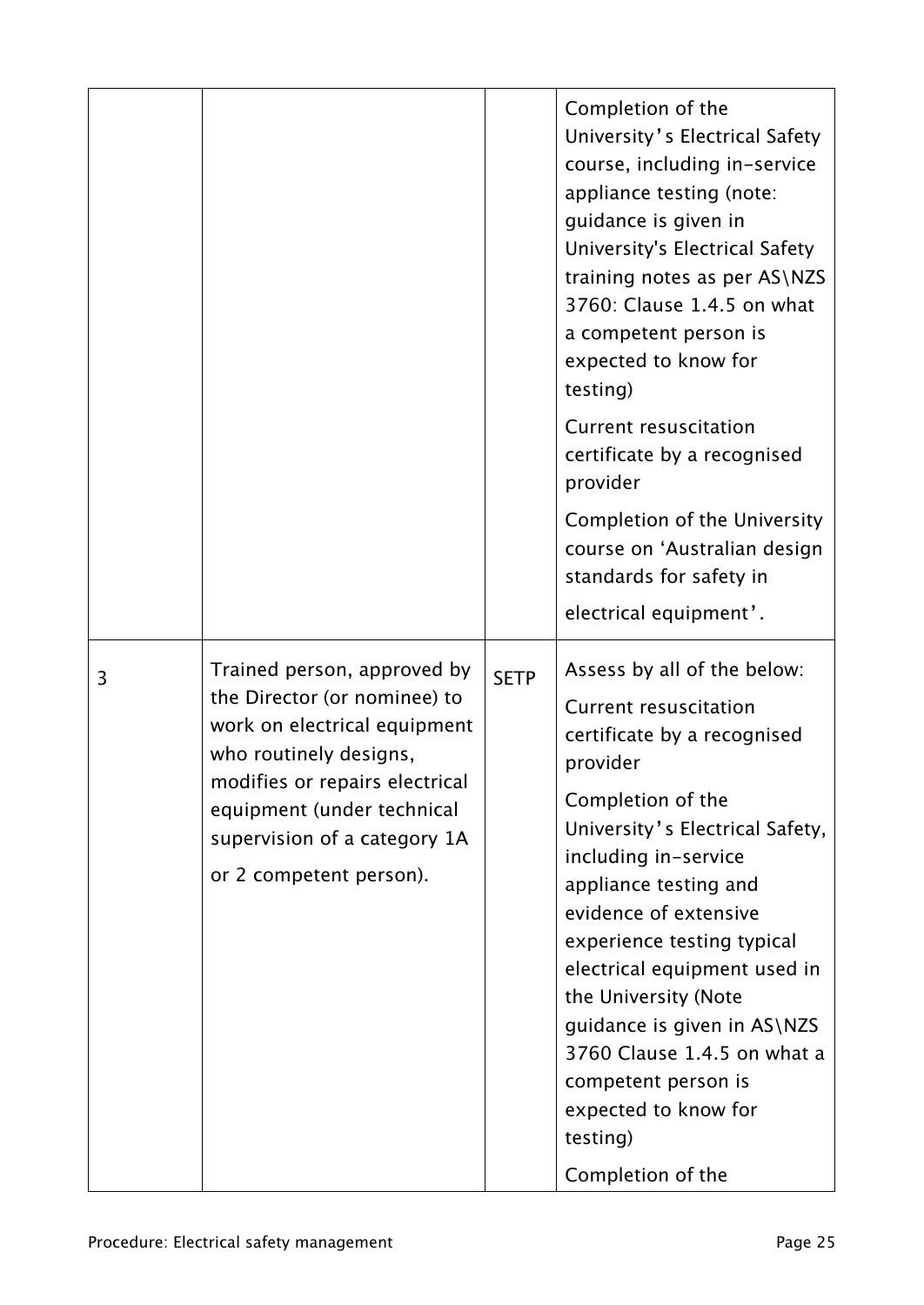|           |                                                                                                                                                                                                                                                                                                                                                            |             | University's course on<br>"Australian design standards<br>for safety in electrical work<br>and equipment".                                                                                                                                                                                                                         |
|-----------|------------------------------------------------------------------------------------------------------------------------------------------------------------------------------------------------------------------------------------------------------------------------------------------------------------------------------------------------------------|-------------|------------------------------------------------------------------------------------------------------------------------------------------------------------------------------------------------------------------------------------------------------------------------------------------------------------------------------------|
| 4A        | Trained person approved by<br>the Director (or nominee) to<br>assess electrical equipment<br>risk and to undertake routine<br>inspection, testing, tagging<br>and registering of electrical<br>equipment.                                                                                                                                                  | <b>EAST</b> | Assess by all of the below:<br>Completion of the<br>University's Electrical Safety<br>course, including in-service<br>appliance testing and<br>evidence of extensive<br>experience testing typical                                                                                                                                 |
| 4B        | Testing contractor (usually<br>the period contractor) or one<br>approved by the Director (or<br>nominee) to assess electrical<br>equipment risk and to<br>undertake routine inspection,<br>testing, tagging and<br>registering of electrical<br>equipment.                                                                                                 |             | electrical equipment used in<br>the University (note:<br>guidance is given in AS\NZS<br>3760 Clause 1.4.5 on what a<br>competent person is<br>expected to know for<br>testing)<br><b>Current resuscitation</b><br>certificate by a recognised<br>provider<br>Completion of the Facilities<br>and Services contractor<br>induction. |
| <b>5A</b> | Tradesperson holding a<br>restricted electrical licence<br>(air conditioning mechanic,<br>plumber, mechanical fitter,<br>electrical fitter) formally<br>inducted by Facilities and<br>Services or approved by a<br>Director (or nominee) to<br>disconnect\reconnect<br>electrical equipment to the<br>electrical installation<br>according to the specific | <b>RELE</b> | Assess by all of the below:<br>Copy of their ACT restricted<br>electrician's licence (and<br>confirmed with the local<br>regulator, Construction<br>Occupations Registrar,<br><b>Australian Capital Territory</b><br>Planning and Land Authority<br>(ACTPLA) as valid)<br>Completion of the Facilities<br>and Services contractor  |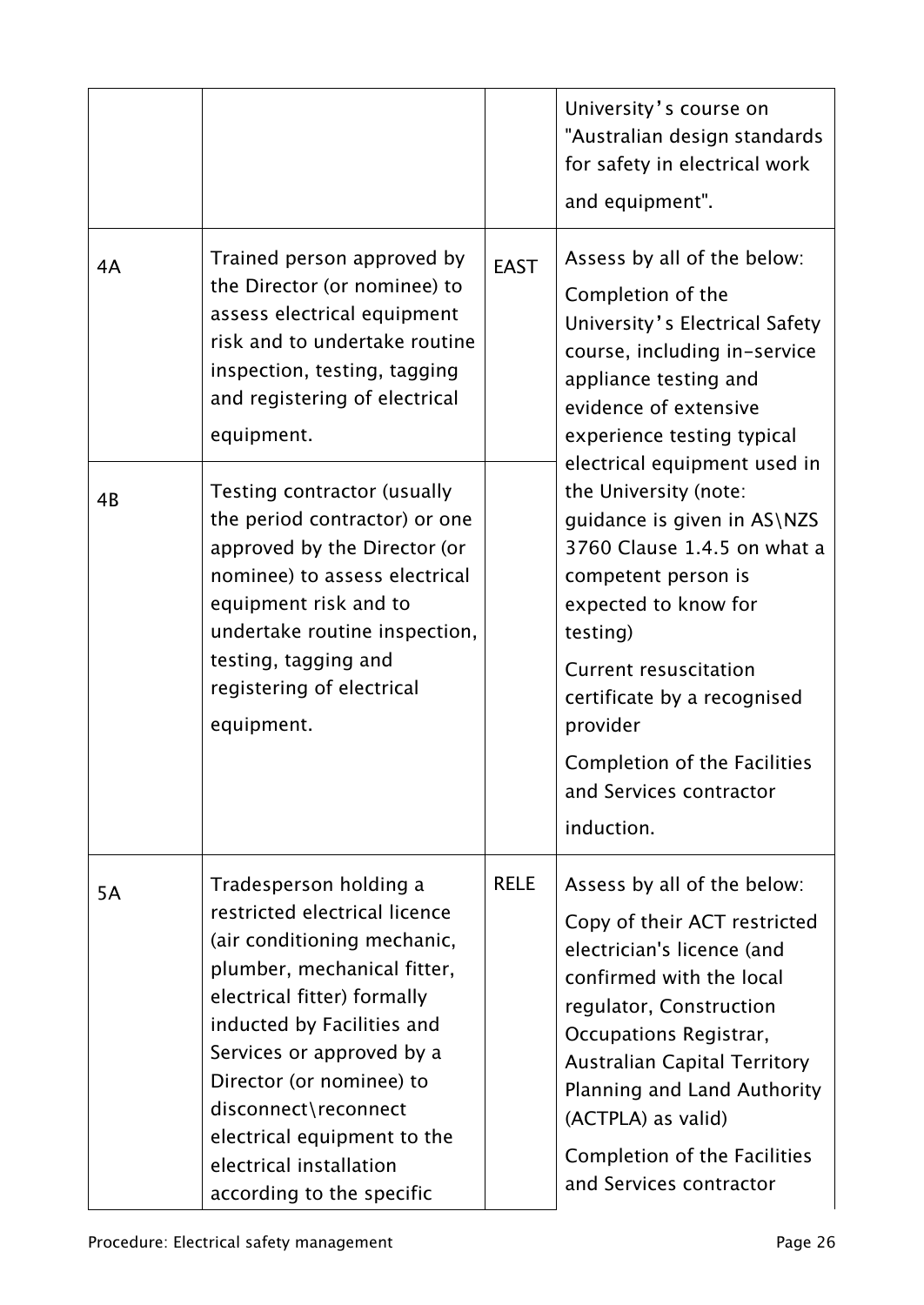| 5 <sub>B</sub> | conditions of their restricted<br>electrical licence.<br>Trades contractor holding a<br>restricted electrical licence<br>(e.g. air conditioning<br>mechanic, plumber,<br>mechanical fitter, electrical<br>fitter) usually the period<br>contractor or one approved<br>by the Director (or nominee)<br>to disconnect\reconnect<br>electrical equipment to the<br>electrical installation<br>according to the specific<br>conditions of their restricted<br>electrical licence. |             | induction<br><b>Current resuscitation</b><br>certificate by a recognised<br>provider.                                                                                                                                                                                                                                                                                                                                                                    |
|----------------|-------------------------------------------------------------------------------------------------------------------------------------------------------------------------------------------------------------------------------------------------------------------------------------------------------------------------------------------------------------------------------------------------------------------------------------------------------------------------------|-------------|----------------------------------------------------------------------------------------------------------------------------------------------------------------------------------------------------------------------------------------------------------------------------------------------------------------------------------------------------------------------------------------------------------------------------------------------------------|
| 6A             | Unrestricted licensed<br>electrician who has received<br>formal induction and<br>authorisation through<br><b>Facilities and Services to</b><br>access ACTEW/AGL electrical<br>sub-stations on University<br>grounds.                                                                                                                                                                                                                                                          | <b>ESAA</b> | Assess by all of the below:<br>Copy of their ACT<br>electrician's licence (and<br>confirmed with the local<br>regulator, Construction<br>Occupations Registrar,<br><b>Australian Capital Territory</b><br>Planning and Land Authority<br>(ACTPLA) as valid)<br><b>Current ACTEW/AGL</b><br>Certificate in 'Substation and<br>switch station entry and<br>awareness' training<br><b>Current resuscitation</b><br>certificate by a recognised<br>provider. |
| 6B             | Qualified person certified<br>and formally inducted                                                                                                                                                                                                                                                                                                                                                                                                                           | <b>OHVE</b> | Assess by all of the below:<br>Copy of their ACT                                                                                                                                                                                                                                                                                                                                                                                                         |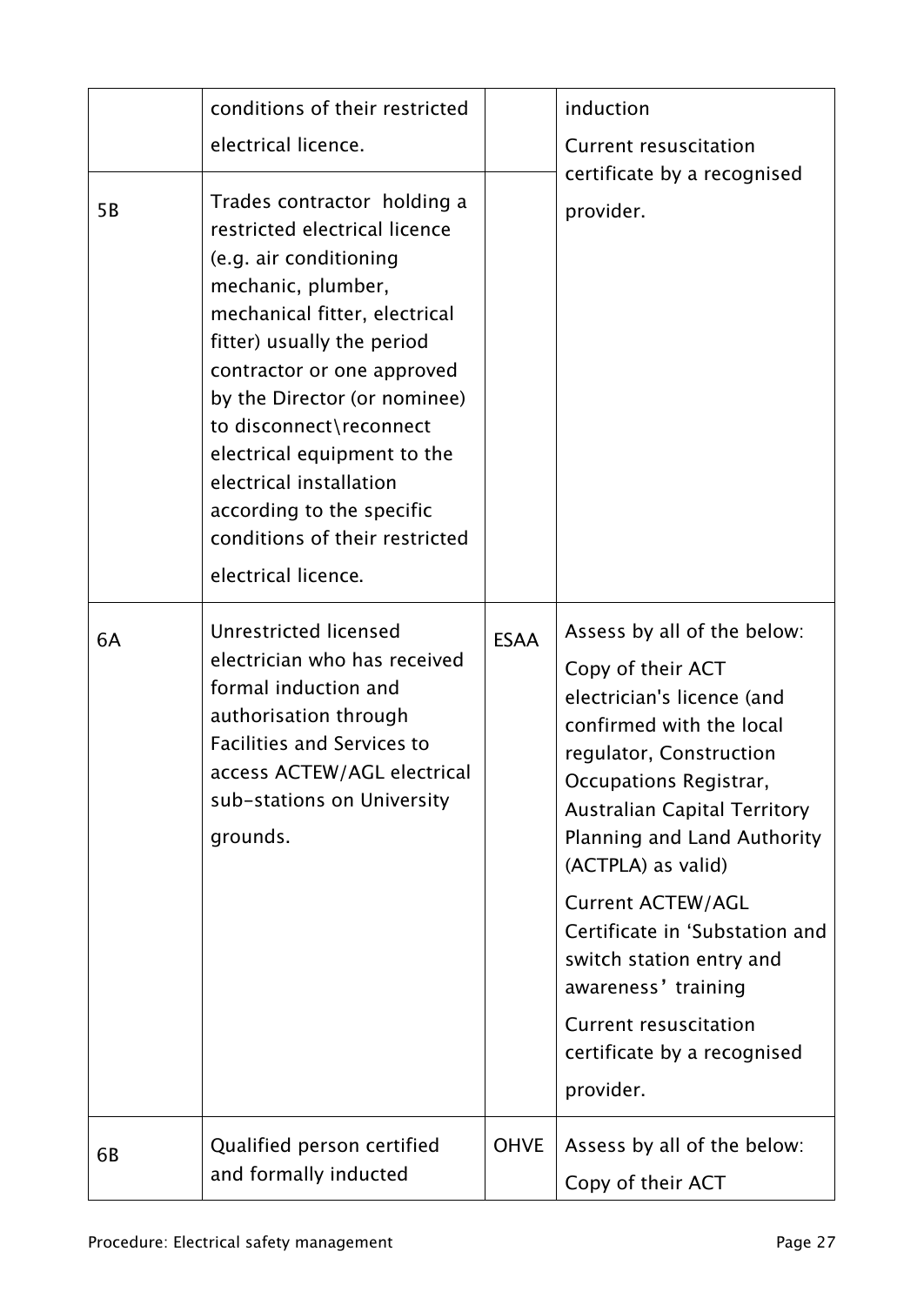|   | through Facilities and<br>Services to operate High<br>Voltage power equipment in<br>accordance with the terms<br>and conditions of the<br>certifying authority.                                                                                                                                                                   |             | electrician's licence (and<br>confirmed with the local<br>regulator, Construction<br>Occupations Registrar,<br><b>Australian Capital Territory</b><br>Planning and Land Authority<br>$(ACTPLA)$ as valid), and \or a<br>recognised diploma or<br>degree in<br>electrical\electronic<br>engineering with more than<br>4 years' experience as an<br>electrical\electronics<br>technician\engineer or<br>extensive experience $(> 6$<br>years) as an electronics<br>technician<br>Copy of their Statement of<br>Attendance at a recognised<br>training provider e.g.<br>(Energy Australia or Country<br>Energy)<br><b>Current resuscitation</b><br>certificate by a recognised<br>provider. |
|---|-----------------------------------------------------------------------------------------------------------------------------------------------------------------------------------------------------------------------------------------------------------------------------------------------------------------------------------|-------------|------------------------------------------------------------------------------------------------------------------------------------------------------------------------------------------------------------------------------------------------------------------------------------------------------------------------------------------------------------------------------------------------------------------------------------------------------------------------------------------------------------------------------------------------------------------------------------------------------------------------------------------------------------------------------------------|
| 7 | A Category 1A or Category 2<br>Competent Person approved<br>by the Director (or nominee)<br>to Certify electrical<br>equipment.<br>Comprehensive knowledge<br>of relevant electrical safety<br>design standards together<br>with considerable experience<br>in their practical<br>implementation.<br>Local Areas lacking suitable | <b>EDSC</b> | Assess by all of the below:<br>Copy of their ACT<br>electrician's licence (and<br>confirmed with the local<br>regulator, Construction<br>Occupations Registrar,<br><b>Australian Capital Territory</b><br>Planning and Land Authority<br>$(ACTPLA)$ as valid), and \or a<br>recognised diploma or<br>degree in<br>electrical\electronic                                                                                                                                                                                                                                                                                                                                                  |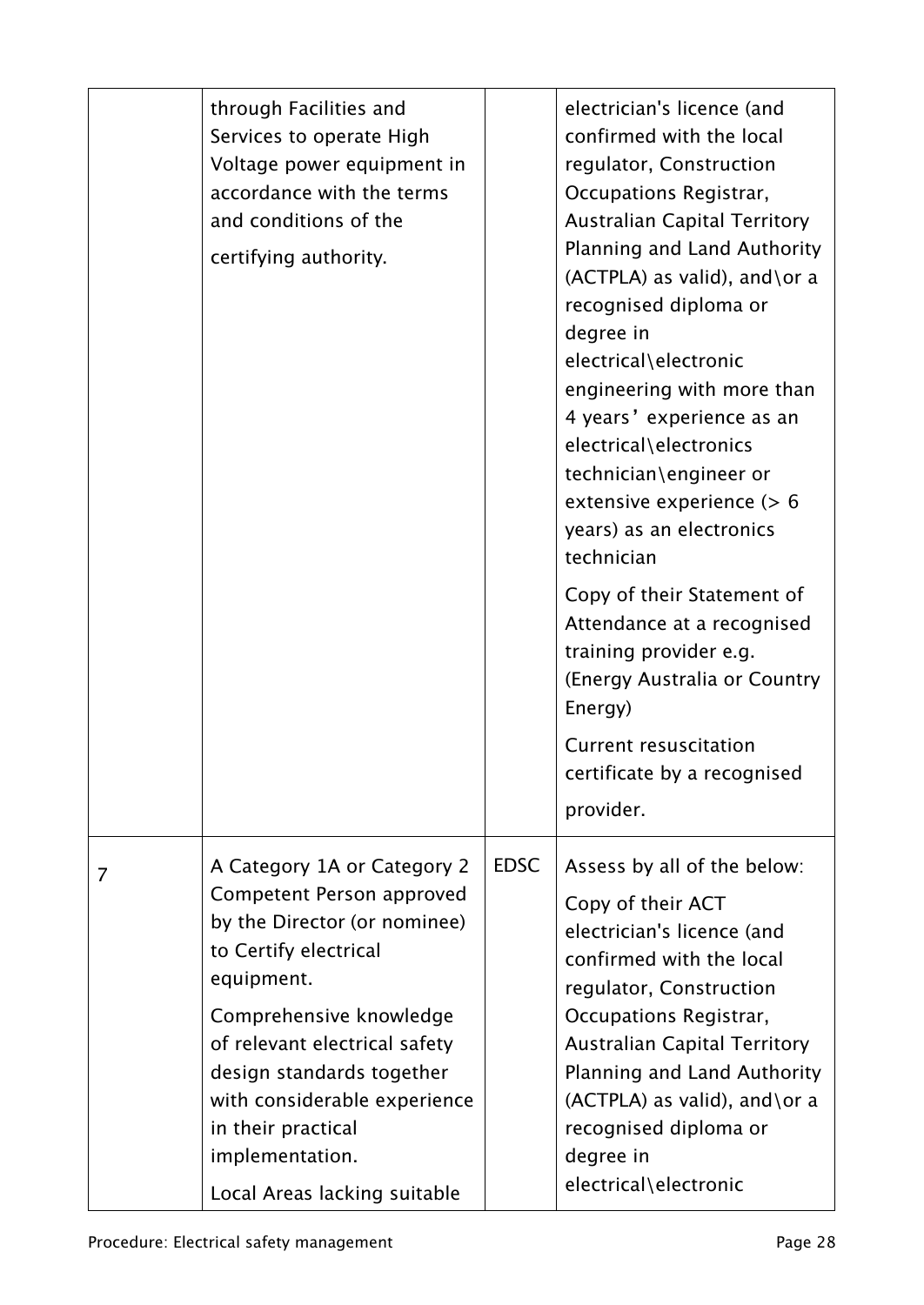|   | competent persons may<br>contract certification from<br>other category 7 persons on<br>campus. |             | engineering with more than<br>4 years' experience as an<br>electrical\electronics<br>technician\engineer or<br>extensive experience (> 6<br>years) as an electronics<br>technician<br><b>Current resuscitation</b><br>certificate by a recognised<br>provider<br>Completion of the<br>University's course on<br>'Australian design standards<br>for safety in electrical work<br>and equipment'. |
|---|------------------------------------------------------------------------------------------------|-------------|--------------------------------------------------------------------------------------------------------------------------------------------------------------------------------------------------------------------------------------------------------------------------------------------------------------------------------------------------------------------------------------------------|
| 8 | <b>Safety Observer</b>                                                                         | <b>ELVR</b> | A Category 1 or 2 person<br>competent in Low Voltage<br>Rescue - i.e. a current<br>certificate in Isolation and<br>resuscitation techniques<br>(perform rescue from a live<br>LV panel and CPR).                                                                                                                                                                                                 |

# Workplace Inspections

83. Regular self-assessments of electrical safety contribute to ongoing electrical safety awareness and improvements. The workplace inspection program is designed to be implemented locally through the WHS Committee members and competent persons. Refer to the University WHS audit and [WHS inspection and](https://policies.anu.edu.au/ppl/document/ANUP_015816)  [monitoring](https://policies.anu.edu.au/ppl/document/ANUP_015816) procedures.

84. F&S shall undertake audits of electrical installations.

85. Electrical appliances found to be sub-standard shall be tagged and removed from service, and upgraded to the appropriate standard as soon as reasonably practicable

86. Any sub-standard processes shall be reported to the Work Environment Group and raised within the electrical safety advisory group for action.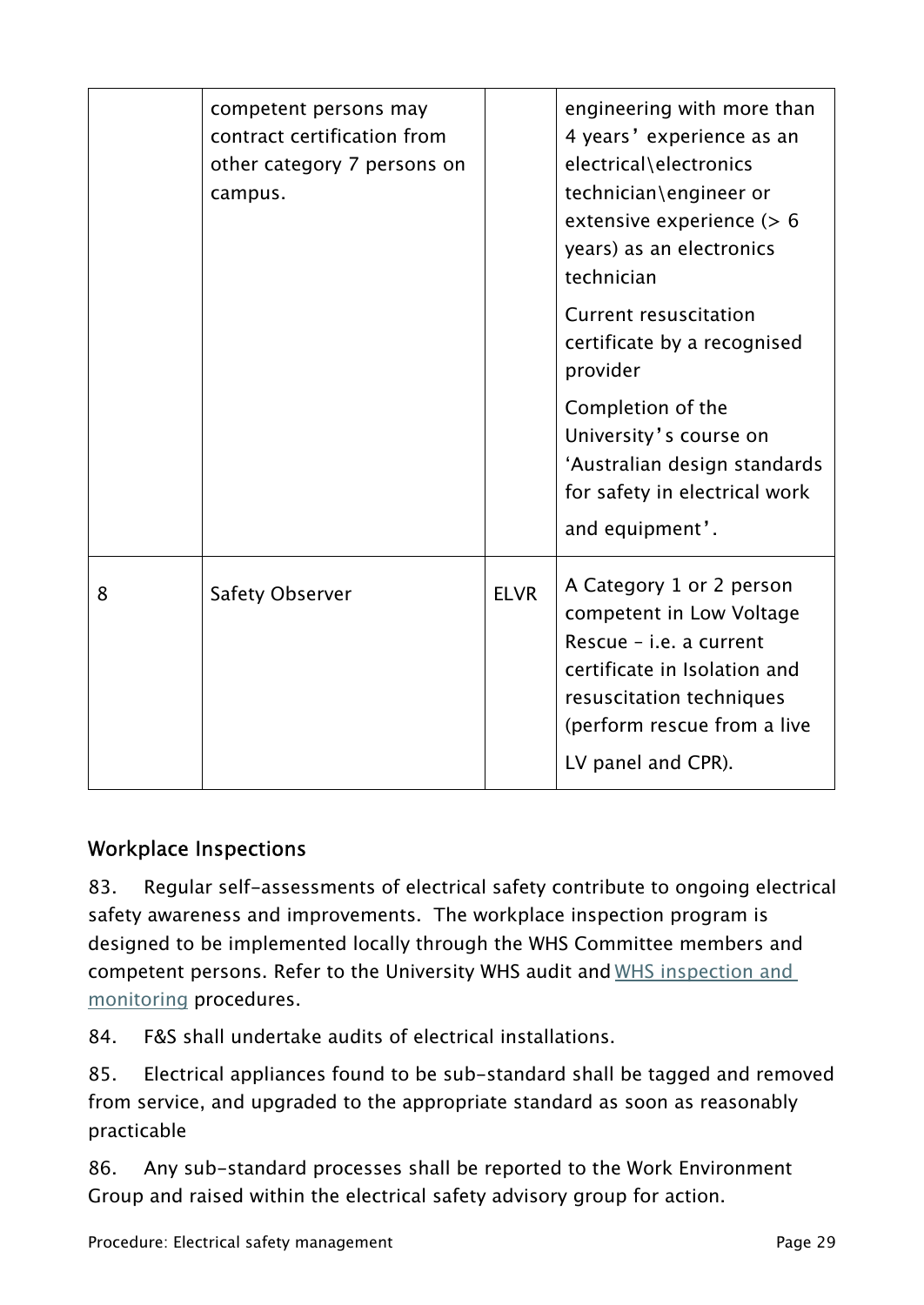### Incident reporting

87. All workers shall report incidents and hazards immediately to their Supervisor and via the Workplace safety incident and hazard reporting tool as per the [WHS incident management procedure](https://policies.anu.edu.au/ppl/document/ANUP_015813).

88. The appliance or installation should also immediately be removed from use and tagged as Out of service until the hazard has been rectified and then recommissioned in accordance with this and the [isolation and danger tagging](https://policies.anu.edu.au/ppl/document/ANUP_000571)  [procedure](https://policies.anu.edu.au/ppl/document/ANUP_000571).

89. Where a serious incident has occurred it is important that the incident scene is preserved and must not be disturbed for any reason following the emergency response.

#### Sources

Г

| Legal and other requirements                                                                                                                                                |
|-----------------------------------------------------------------------------------------------------------------------------------------------------------------------------|
| <i>Work Health And Safety Act 2011(Cth)</i>                                                                                                                                 |
| Work Health And Safety Regulations 2011(Cth)                                                                                                                                |
| Safe Work Australia - Managing Electrical Risk in the Workplace - Code of Practice                                                                                          |
| AS 61010.1.2003 (R2016) Safety requirements for electrical equipment for<br>measurement, control and laboratory use - General requirements (IEC61010-<br><u>1:2001,MOD)</u> |
| AS/NZS 4386 4836.2011 Safe working on or near low-voltage electrical<br><u>installations and equipment</u>                                                                  |
| AS/NZS 3760.2010 In-service safety inspection and testing of electrical<br>equipment                                                                                        |
| AS/NZS 3017:2007    Electrical Installations - Verification quidelines                                                                                                      |